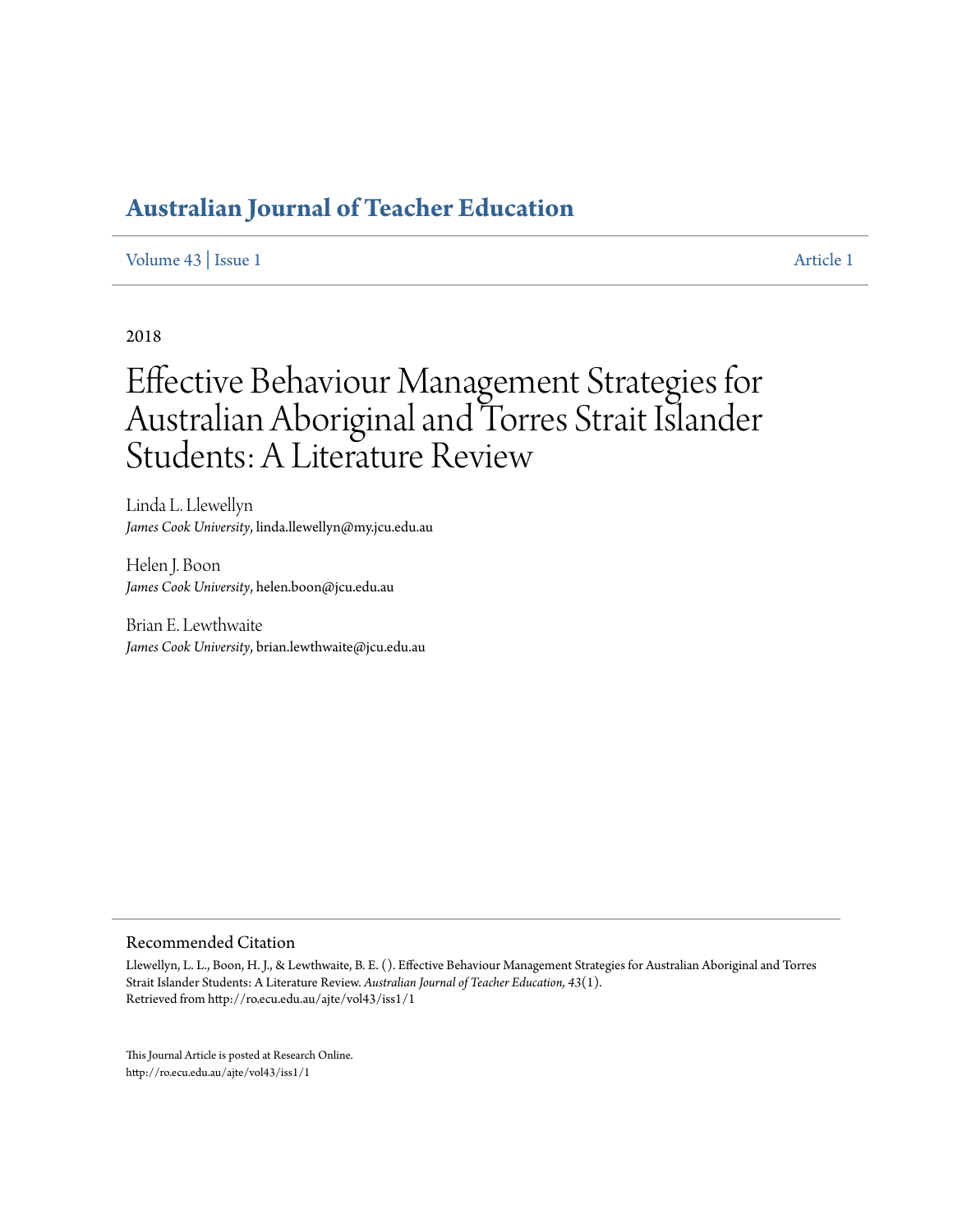## **Effective Behaviour Management Strategies for Australian Aboriginal and Torres Strait Islander Students: A Literature Review**

Linda Llewellyn Helen Boon Brian Lewthwaite James Cook University

*Abstract: This paper reports findings from a systematic literature review conducted to identify effective behaviour management strategies which create a positive learning environment for Aboriginal and Torres Strait Islander students. The search criteria employed resulted in 103 documents which were analysed in response to this focus. Results identified eight themes underpinning strategies for effective behaviour management. Despite the suggested actions, the review highlights that little empirical research has been conducted to validate effective classroom behaviour management strategies; strategies which may also be used to inform teacher education*. *Considering the high representation of Indigenous students in statistics related to behaviour infringements and other negative school outcomes, this review affirms the urgent need for research to investigate and establish empirically what constitutes effective behaviour management for Indigenous students.* 

## **Introduction**

Australian Aboriginal and Torres Strait Islander (Indigenous) students are perpetually overrepresented in every negative indicator associated with schooling such as discipline events (Perso, 2012), suspensions (Mills & McGregor, 2014; Partington, Waugh & Forrest, 2001; Stehbens, Anderson & Herbert, 1999), low attendance (Auditor General of Queensland, 2012; Keddie, Gowlett, Mills, Monk & Renshaw, 2013), exclusions (Partington et al., 2001; Perso, 2012), low retention (Australian Bureau of Statistics, 2011; Bain, 2011) and performance (Perso, Kenyon & Darrough, 2012; Stehbens et al., 1999). This overrepresentation persists despite a decade's focus on targeted interventions nationally on Indigenous education to reduce Indigenous disadvantage and increase educational outcomes (Auditor General of Queensland, 2012; Ministerial Council on Education Employment Training and Youth Affairs, 2008). These negative indicators and perpetuating inequities in Indigenous student performance are usually attributed in the public discourse to student qualities rather than school system features (Gillan, 2008; Griffiths, 2011).

In response, Campbell (2000) claims that national agendas and strategies are more likely to fail because they do not meet the diverse requirements and expectations of Indigenous students and their communities. Griffith (2011) states that "Indigenous education programs in Australia are overwhelmingly designed with good intentions and with laudable goals, but with little reference to the evidence base or to the 'big picture' of competing programs and the actual needs of Indigenous people" (p. 69). The Melbourne Declaration also asserts that any attempt to ameliorate these negative propensities in Indigenous students' education should be grounded in Indigenous students' cultural norms (Ministerial Council on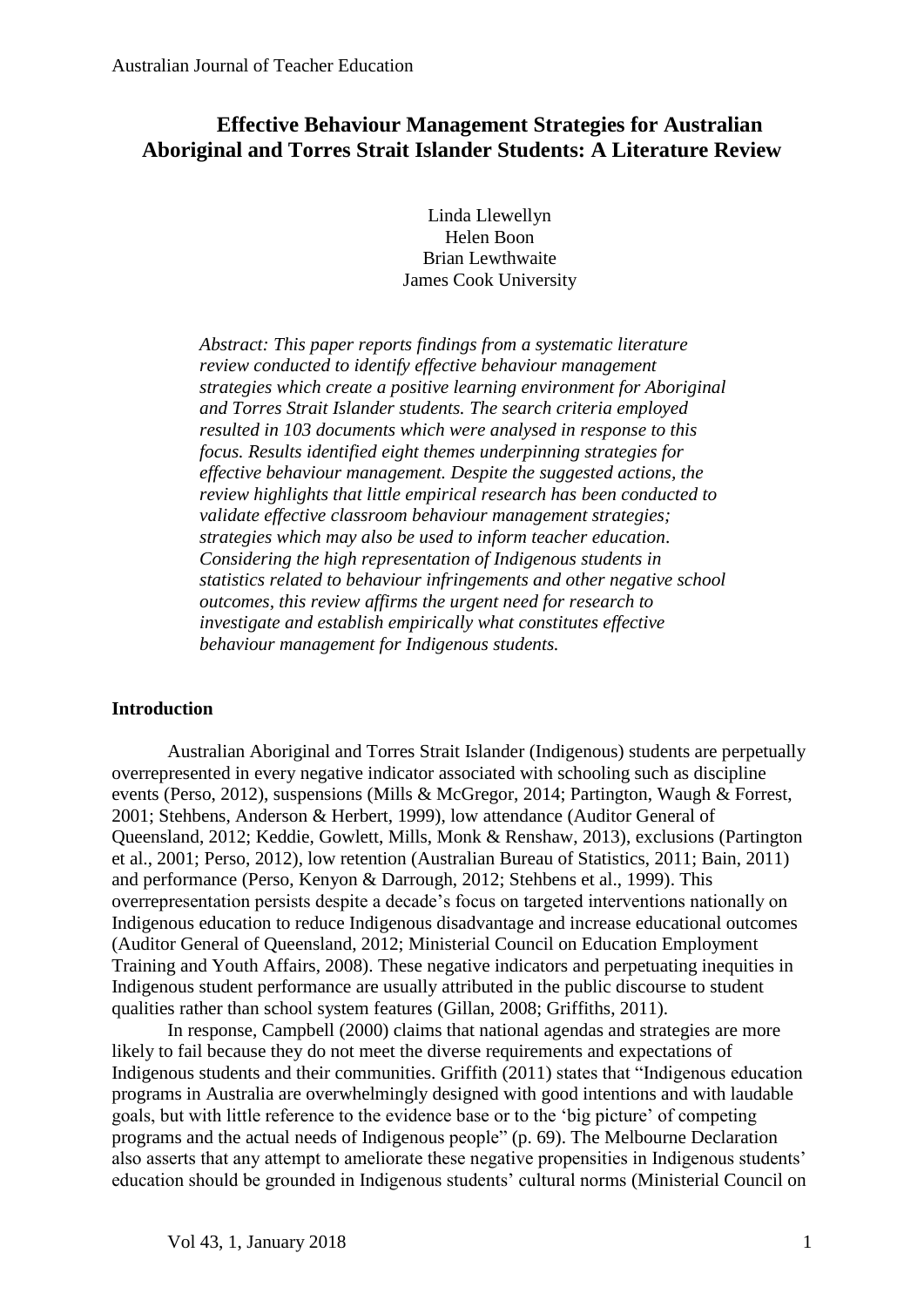Education Employment Training and Youth Affairs, 2008). This implies that the reasons for the failure of education initiatives is thought to be attributed to the mismatch between classroom and home (Malin, 1990a) and the failure of educators to listen to Indigenous communities (Bond, 2010; Yunkaporta & McGinty, 2009). Perso (2012) maintains that what is needed to address these issues is increased teacher awareness of Indigenous cultural norms that, accordingly, lead to adjusted classroom practice. Teacher education in culturally responsive strategies might lead to ameliorating this problem; otherwise, if left unaddressed, inequity and disadvantage will likely be perpetuated (Bazron, Osher & Fleischman, 2005).

## **Behaviour Management Resources Prominent in the Local Context**

In North Queensland, where this multi-phase study is situated, initial teacher education places unquestioned emphasis on six behaviour management resources that have been implemented without rigorous evaluation of their efficacy for Indigenous students. The six resources are (1) Behaviour Management Skill Training Handbook, better known as the "Microskills" (Richmond, 1996), later re-packaged as (2) The Essential Skills for Classroom Management (Education Queensland, 2007); (3) numerous works by Bill Rogers (Rogers, 1990; 1994; 2001; 2008); (4) Classroom Profiling by Mark Davidson (Davidson & Goldman, 2004; Jackson, Simincini & Davidson, 2013), which records teacher and student behaviours, allowing teachers to reflect on their strategies; (5) the work of John Hattie (2009; 2012) and (6) the work of Robert Marzano (2003; 2007). Evident within this resource base is that only one of these resources explicitly gives any consideration to Indigeneity and the plight of Indigenous students (K. Ahmat, personal communication, June 1, 2015; M. Davidson, personal communication, November 13, 2014). Despite this single reference, any benefits of such assertions for Indigenous students are not supported by empirical evidence. Teacher education appropriately requires preservice teachers' exposure to evidence-based practices. The shortcoming of these suggested practices is the lack of empirical evidence with consideration of the influence of the socio-political context in informing responsive behaviour management practices. The dilemma in addressing this concern in teacher education is that it appears that there is little empirically-based research that provides any evidence of what works in positively influencing learning outcomes (Lewthwaite et al., 2015; Price & Hughes, 2009) and assists in positive behaviour management practice for Indigenous students. Many argue for empirically-based research to investigate culturally located behaviour management practices that contribute to Indigenous students' school success (Castagno & Brayboy, 2008; Griffiths, 2011; Perso, 2012). In response to this assertion, this literature review seeks to understand what is stated in the published literature on effective behaviour management strategies for Australian Indigenous students.

## **Literature Review Methodology**

The literature review was conducted using Randolph's (2009) approach for conducting a systematic review of the literature. This involved a five-step process including: (1) problem formulation; (2) data collection; (3) data evaluation; (4) analysis and interpretation and, finally, (5) presentation.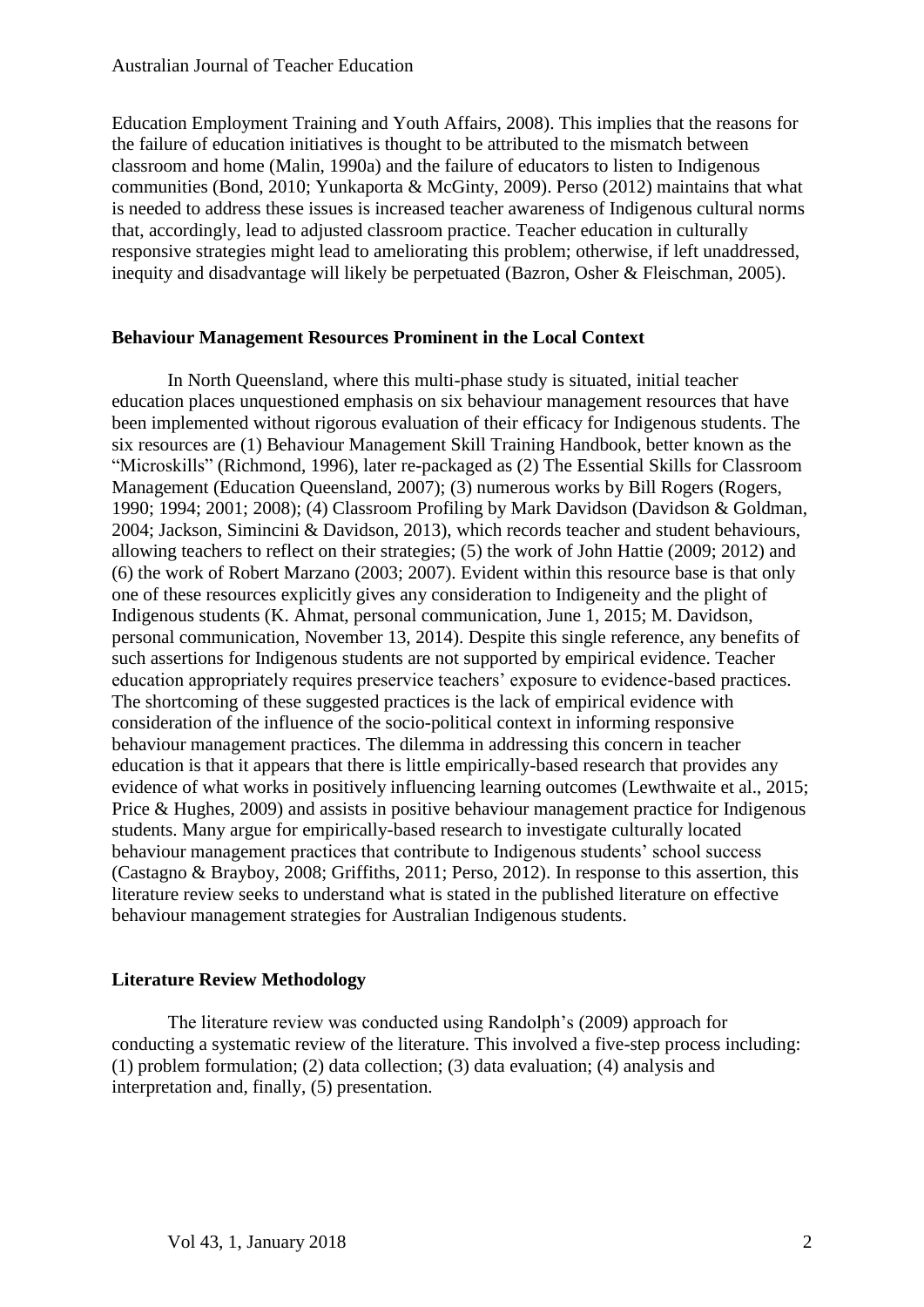#### **Problem Identification**

As detailed in the introductory section to this paper, the aim of this review was to identify in the literature specific teacher actions, or behaviours, that have been effective in supporting Aboriginal and Torres Strait Islander classroom behaviour due to them being overrepresented in negative school indicators related to behaviour.

#### **Data Evaluation**

Systematic protocols were used in conducting all stages of the review (Randolph, 2009). The following data bases were used in the search: One search, the university library search engine, Informit, the Indigenous database hosted by Informit, ProQuest, the Australasian Education Directory, AiATSIS Indigenous Studies bibliography, Education in video, EdiTLib Digital Library, Educational Research Abstracts online, Educational Resources Information Centre, and ScienceDirect. In response to the search term behaviour AND/OR classroom management in the Title/Abstract or Keywords, almost two million results were obtained. Filters were added to restrict the search to studies that mentioned Indigenous or marginalised context. The following keyword combinations were used: behavio(u)r support AND /OR Classroom management AND/OR behavio(u)r management AND/OR Indigenous AND/OR marginalised AND school. The terms 'classroom', 'behaviour', 'support' and 'management' were used in the search. For this review 'behaviour management' will be used, which encompasses behaviour support practices, similar to Richmond (2002a, 2002b) and others (Ministerial Advisory Committee for Educational Renewal, 2005; Papatheodorou, 1998). This excludes other classroom factors such as staff, furniture and resources, which may be included by authors using the term 'classroom management' (Emmer, Evertson, Clements & Worsham, 1997; Jackson et al., 2013; Marzano, 2003; Miranda & Eschenbrenner, 2013; Pinto, 2013). Data collection stopped when saturation point was reached; "a point where no new articles come to light" (Randolph, 2009, p. 7).

#### **Data Analysis and Interpretation**

The initial search identified 339 publications. Of these, 235 were excluded after reading the abstract on the basis of the criteria detailed above, or due to duplication. The remaining 104 were fully reviewed. Fifteen further publications, mainly books, were identified from internet searches or reference lists in other publications. Three articles or book sections were not available through these searches and were therefore not included. Figure 1 below illustrates the exclusion criteria and search process. The literature was classified into (1) international non-empirical publications, (2) international empirical studies, (3) Australian non-empirical publications, (4) Australian empirical studies on curriculum and/ or pedagogy, which covered behaviour management implicitly and (5) Australian empirical studies explicitly on behaviour management.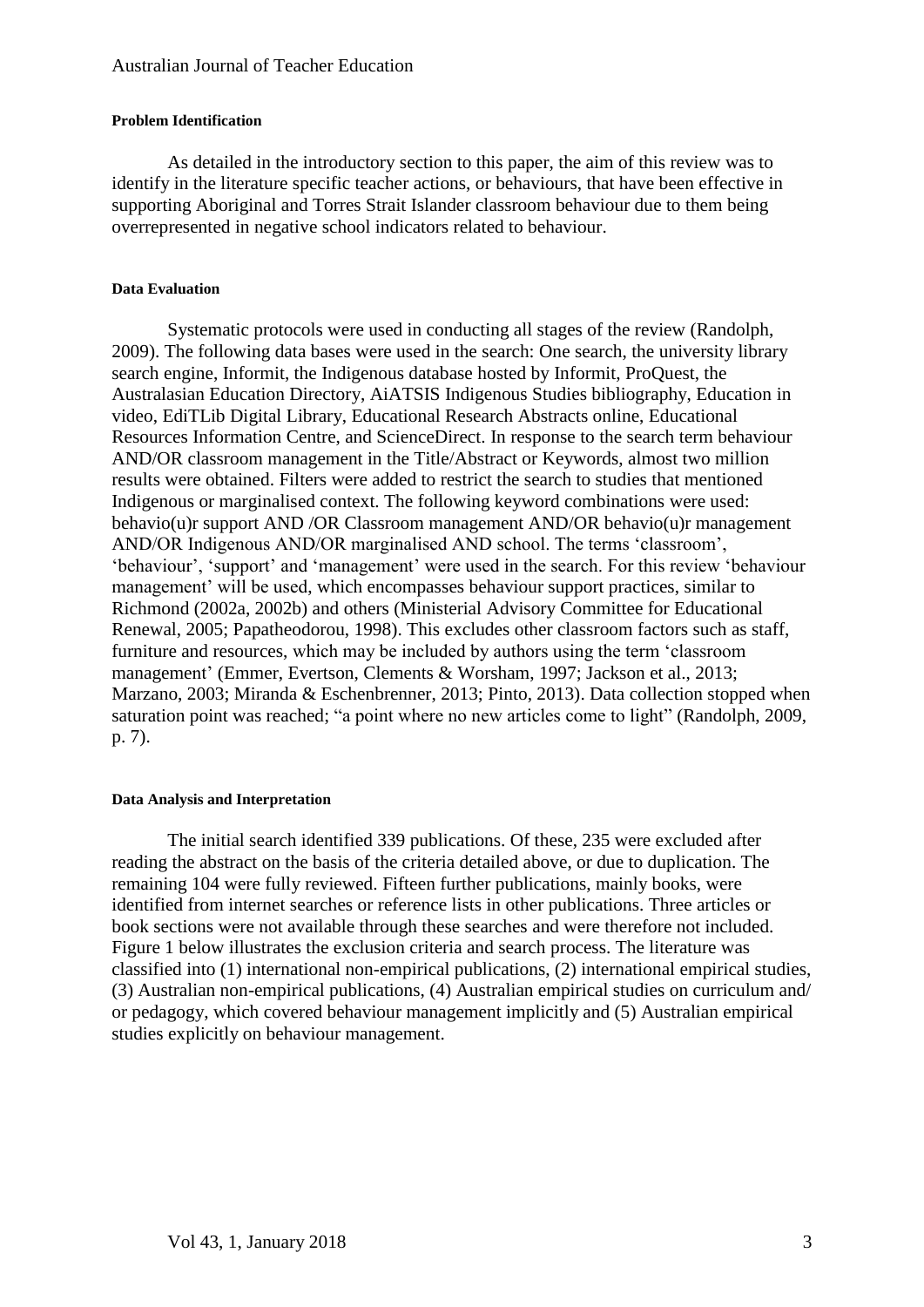

## **International Non-Empirical Publications**

Practical suggestions for developing teacher understanding about the needs of Indigenous and marginalised students tended to dominate this category. Attention was directed to broader social and political contexts and teacher beliefs and understanding of these contexts. 'Culturally Responsive Classroom Management' (CRCM) (Weinstein, Curran & Tomlinson-Clarke, 2003; Weinstein, Tomlinson-Clarke & Curran, 2004), which has become a standard reference in this area, was widely cited within the literature (Gay, 2006; Milner & Tenore, 2010; Miranda & Eschenbrenner, 2013; Monroe, 2006; Perso, 2012; Pinto, 2013; Ullicci, 2009). These articles drew from previous empirically-based work of the authors and others (Bowers & Flinders, 1990; Delpit, 1995 ; Doyle, 1986; Gay, 2000; Ladson-Billings, 1994; Weinstein, 1998). Weinstein and colleagues developed five essential components of CRCM: recognition of one's own ethnocentrism; knowledge of students' cultural backgrounds; an understanding of the broader social, economic and political context; an ability and willingness to use culturally responsive management strategies and a commitment to building caring classrooms (Weinstein et al., 2004). Weinstein et al. also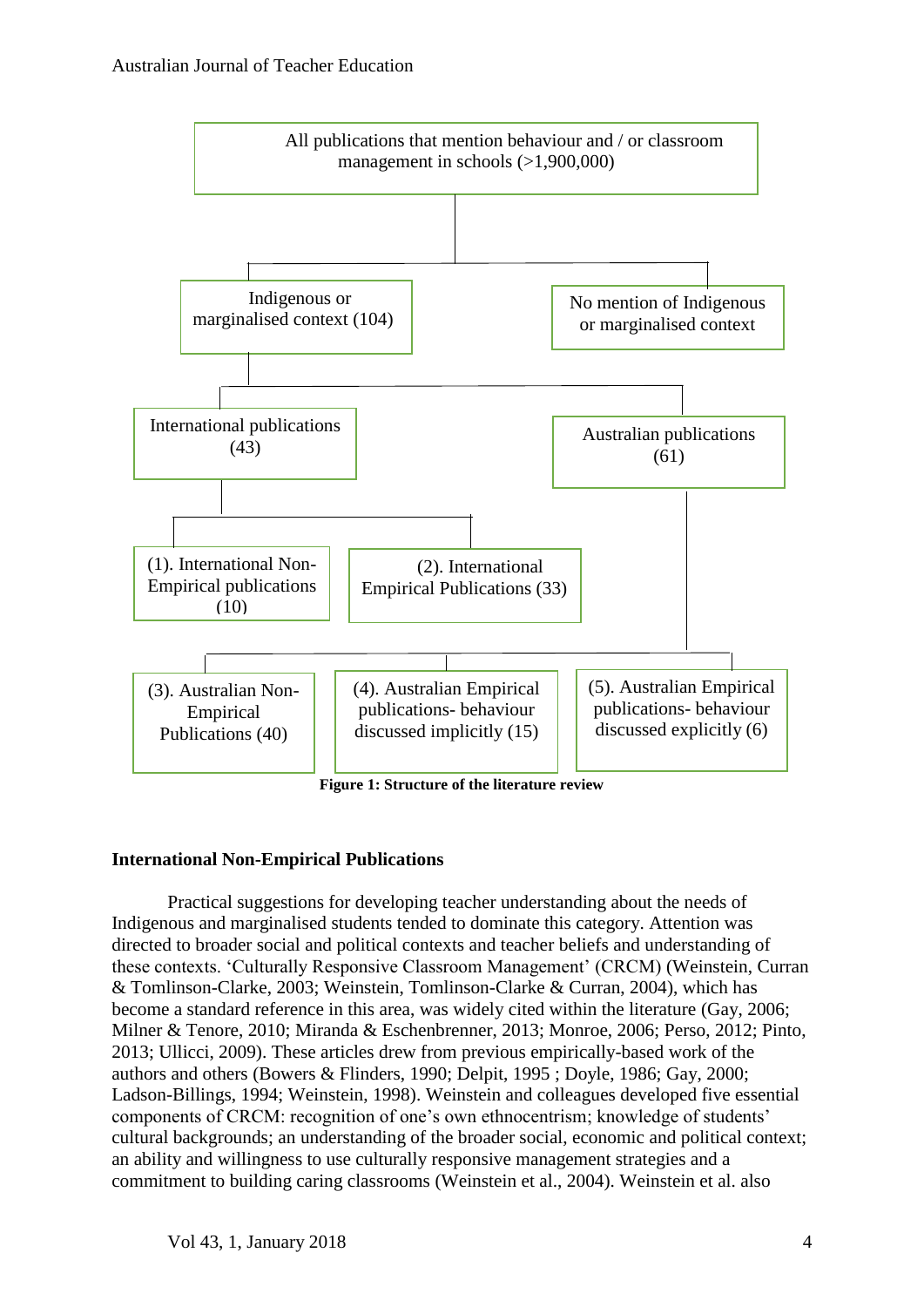listed classroom management techniques perceived to create a culturally responsive classroom. Laura Pinto's book, "From Discipline to Culturally Responsive Engagement" (Pinto, 2013) emphasised the need for consideration of context in classroom management practices and teacher examination of personal history and biases. She goes beyond these personal and epistemological issues and identified strategies based on her observations over long periods of time in culturally diverse classrooms. Although these practices have obvious merit in informing practice, her assertions are not empirically evaluated.

In other non-empirical publications, Miranda and Eschenbrenner (2013) included details of how marginalised students are disproportionally disciplined in American schools. They identify a racial gap where students of colour receive more suspensions and exclusions than white students for similar offences, which is a socially unjust practice. They suggested rethinking classroom management using socially just practices, because the problem is often seen to be the child without looking at the operative agenda and actions of the school. Drawing from this premise, Brantlinger and Danforth (2006) argued that by their unquestioned actions, teachers implicitly teach students about power and subordination. In the context of the American Native populations, the literature encouraged educators to understand the uniqueness of each native population. Specific practices for creating a positive learning environment are recommended including extended wait time, providing opportunities for group work and use of humour (Morgan, 2010). Bazron et al. (2005) listed several strategies that increased student cooperation such as group work, increased wait time and detailed social instruction. In brief, this body of literature introduced epistemological ideas of power differences due to cultural and political contexts, cultural differences between teachers and students and teacher ethnocentrism, which may impact on teacher behaviour management choices (Pinto, 2013; Weinstein et al., 2003). Also mentioned was teacher awareness of their shortcomings and willingness to learn (Pinto, 2013). However, research evidence to support these claims was missing, and thus draws into question the efficacy of these claims for pre-service and in-service teacher education.

## **International Empirical Studies**

The identified international empirical literature was largely based in the United States, with research predominantly in urban schools. As well, remote Indigenous (Canadian First Peoples and American Indian) contexts featured occasionally. Some information came from discussions of pedagogy, but most of these studies examined Indigenous or marginalised student behaviour explicitly. Evidence showed that Indigenous and marginalised students are disproportionally represented in discipline events, punished more severely and more likely to be suspended from school (Sheets & Gay, 1996; Skiba, Michael, Nardo & Peterson, 2002). Recurrent themes identified by the researchers that detailed successful evidence-based behaviour management strategies working with Indigenous and marginalised students included:

- a. knowledge of self and other and power relations in the socio-historical political context without a deficit notion of difference,
- b. knowing students and their culture,
- c. particular teacher qualities,
- d. positive relationships,
- e. culturally responsive pedagogy,
- f. proactive behaviour management,
- g. culturally appropriate reactive behaviour management and
- h. connections with family and community.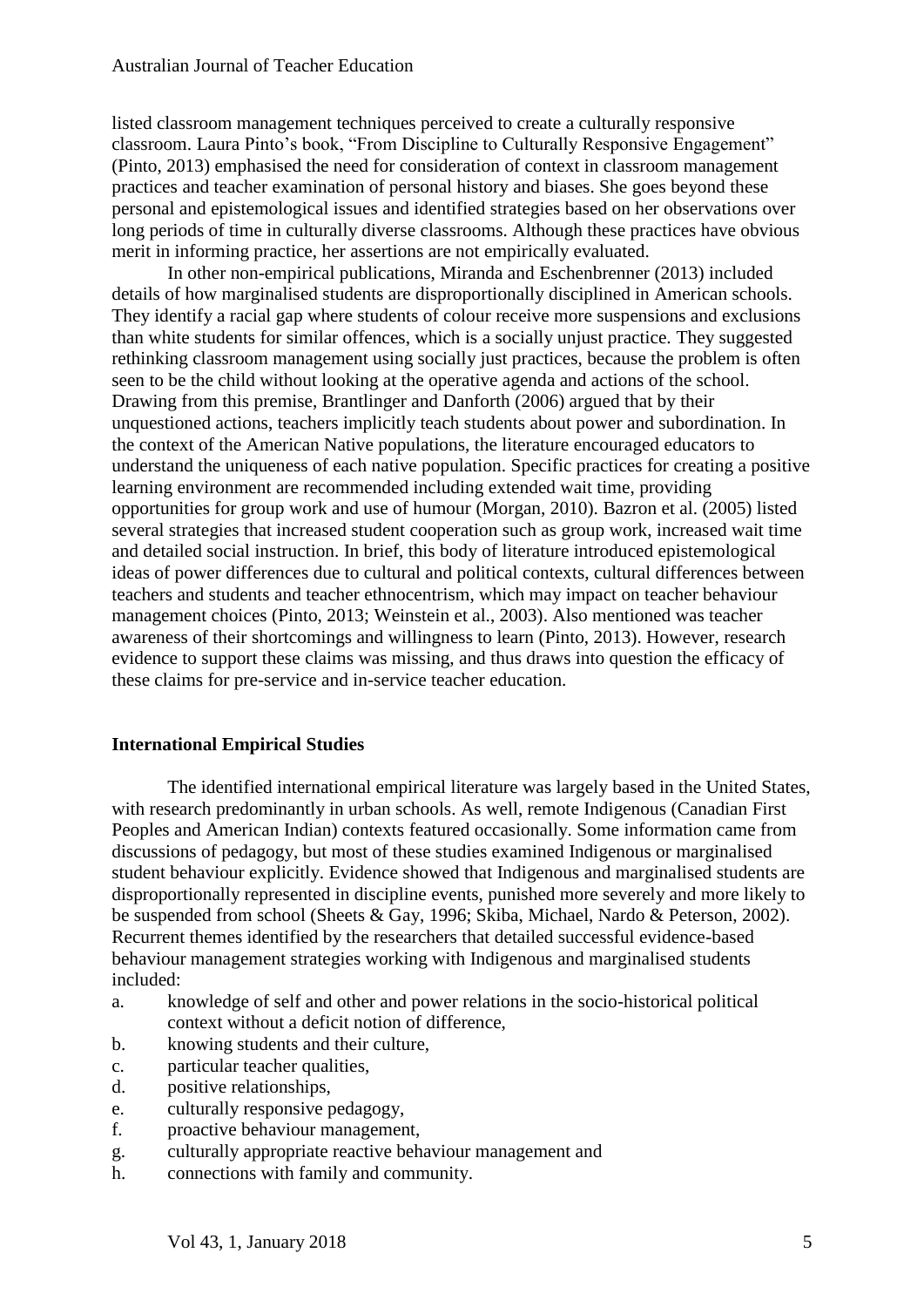#### **Knowledge of Self and Other and Power Relations**

Evident within the literature was that teachers need to be aware that schools exist in an historical and political climate that may influence the perceptions of student and teacher behaviour (Bondy, Ross, Gallingane & Hambacher, 2007). Therefore, there is a fundamental need for teachers to have an understanding of the 'Self and Other' and the power relations that either consciously or unconsciously operate in schools. Of particular importance was attention to whether teachers possess a deficit notion of difference; that is, when someone differs from the self, attributing those differences to a lack of understanding (Bishop, Berryman, Cavanagh & Teddy, 2007; Milner, 2008; Milner & Tenore, 2010; Monroe, 2009; Schlosser, 1992; Sheets & Gay, 1996). Successful teachers - whether or not the teachers were from the same culture as the children - understood their own cultural background and similarities and differences from the cultures of the children (Milner, 2008). Some teachers explained race, culture and power in discussion with students to help them understand how the dominant culture can replicate power imbalances in the classroom (Bliss, 2006; Milner, 2011; Ullicci, 2009).

#### **Knowing Students and Their Culture**

Successful teachers get to know their students and their backgrounds, which reduces behaviours inappropriate to the context (Schlosser, 1992). There are commonalities and differences among communities and students, and teachers must take the time to know each student and each community. For example, American Indian students in one community preferred to hear a story to the end before stopping to discuss it (Hammond, Dupoux & Ingalls, 2004). Inuit and American Indian students were comforted by touch under very different cultural expectations than urban mainstream students (Kleinfeld, 1975). Also, Latino and African American students reacted differently from middle class 'white' students when in confrontation situations with their teachers (Milner & Tenore, 2010; Sheets & Gay, 1996). In all, authors indicated that a cultural mismatch between the expectations of teachers and students could lead to misunderstanding of student behaviour; a "lack of cultural synchronization" (Monroe, 2006; Monroe & Obidah, 2004). Effective teachers understood that cultural context strongly mediates definitions of appropriate behaviour (Monroe & Obidah, 2004) and knew that they could not make one set of rules or strategies and assume everyone knew how to meet them (Milner, 2011). These teachers also understood that students were not 'bad'; they were learning behaviour in the new context (Monroe, 2006, 2009), or expressing a need (Milner, 2011).

#### **Particular Teacher Qualities**

A third theme identified was the personal qualities of the teacher in fostering positive behaviour management. The term 'warm demander', used by Kleinfeld (1975), is a "teacher stance that communicates both warmth and a nonnegotiable demand for student effort and mutual respect" (Bondy & Ross, 2008, p. 54; cf. Lewthwaite & McMillan, 2010). An African American teacher used cultural humour and demonstrations of emotion and affect, with a tough and no-nonsense style (Monroe & Obidah, 2004). Successful teachers combined a sense of humour, with setting boundaries and following through, creating an atmosphere reflective of family, but using firm redirections (Milner, 2008; Ullicci, 2009). Such a teacher is a reflective practitioner, always committed to evaluating and re-evaluating practice (Lewthwaite & McMillan, 2010). Related personal qualities included: not taking student behaviour personally; being agentic, that is, being able to solve problems that come his/ her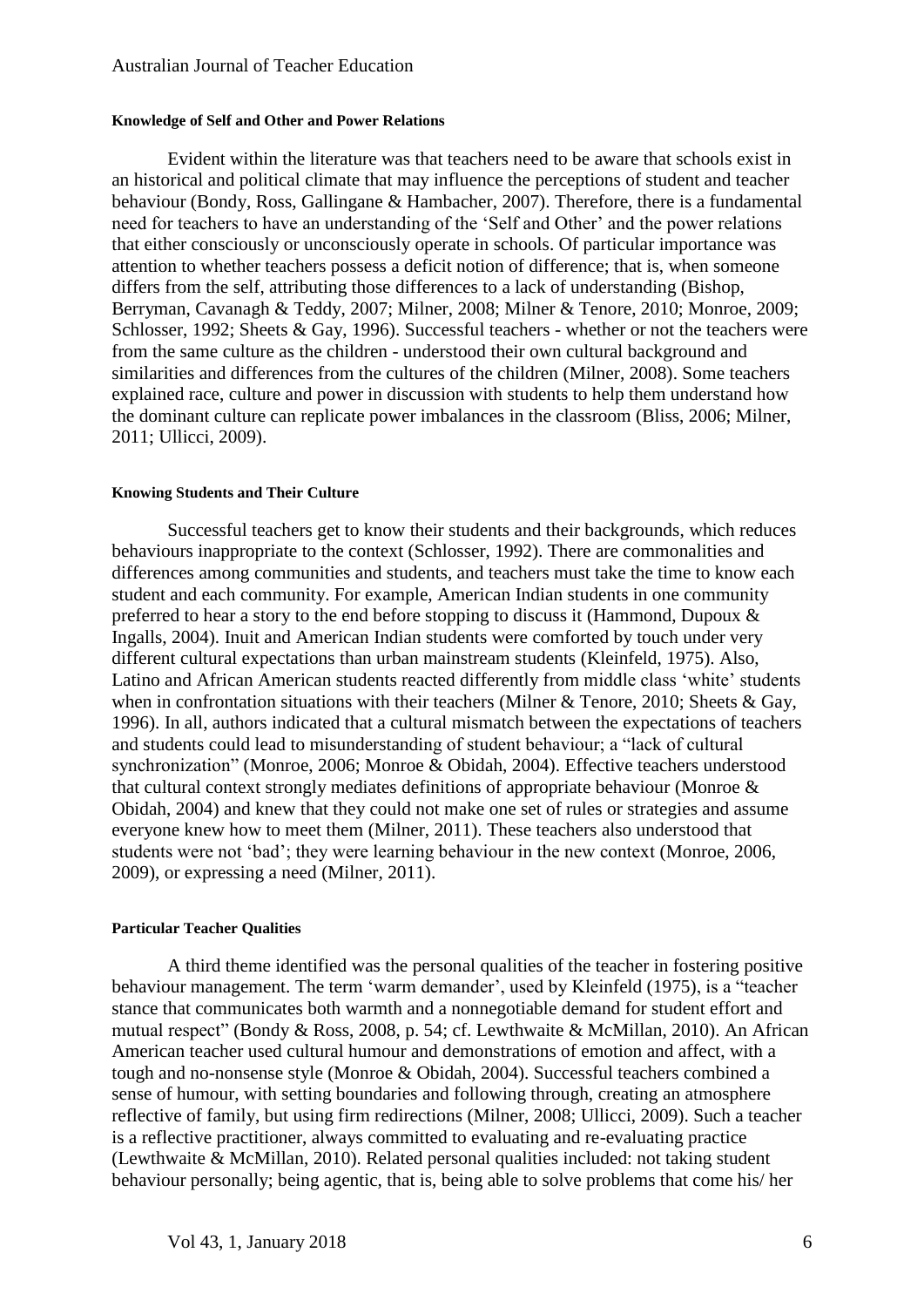way (Bishop et al., 2007) or having an internal locus of control (Kennedy, 2011); and regulation of own teacher emotions (Sutton, Maudrey-Camino & Knight, 2009). The personal qualities recommended by these authors required teachers to accept responsibility for their behaviour and recognise the impact their behaviour has on students.

#### **Positive Relationships**

The literature indicated that students were more likely to behave well for teachers they liked (Milner, 2011; Sheets & Gay, 1996), so successful teachers possessed an ability to create effective relationships with and among students. Having less distance in relationships contributed to that situation. These teachers shared with students a few personal matters (Kennedy, 2011; Milner, 2008, 2011; Schlosser, 1992; Sheets & Gay, 1996); stressed that the class was their 'family' or 'community' at school, and expected students to respect and value others in a caring classroom (Bondy et al., 2007; Brown, 2003; Milner, 2011; Ullicci, 2009). Bondy et al. (2007) noted:

*Teachers with a naive conception of care may create an ambiguous rather than a supportive psychological environment. That is they may believe they care about students and value a culture of respect but may lack the knowledge necessary to explicitly teach the skills of respectful behavior or to insist on respectful behavior in culturally appropriate ways (Bondy et al., 2007, p. 346).* 

Table 1 details successful teacher strategies for creating a caring environment for students from Indigenous cultures identified through international empirical studies.

| Strategies to create a caring environment                                                | Sources                             |
|------------------------------------------------------------------------------------------|-------------------------------------|
| Giving culturally appropriate social instruction                                         | (Baydala et al., 2009)              |
| Using clear and consistent expectations                                                  | (Bondy & Ross, 2008)                |
| Creating physical environment that welcomes and displays<br>culture                      | (Brown, 2003; Ullicci, 2009)        |
| Using humour                                                                             | (Milner, 2008; Ullicci, 2009)       |
| Treating students with respect, not shouting, threatening or                             | (Ullicci, 2009)                     |
| demeaning                                                                                |                                     |
| Not using punishment                                                                     | (Noguera, 2003)                     |
| Using communication process that are understood by the<br>student to communicate respect | (Bondy et al., 2007; Brown, 2003)   |
| Communicating expectations of success                                                    | (Bishop et al., 2007; Bondy et al., |
|                                                                                          | 2007; Lewthwaite & McMillan, 2010)  |
| Treating students fairly as they see it.                                                 | (Milner, 2008)                      |
| Giving students a sense of control                                                       | (Castagno & Brayboy, 2008; Milner,  |
|                                                                                          | 2008)                               |

**Table 1: Successful teacher strategies for Indigenous students**

#### **Culturally Responsive Pedagogy**

Culturally informed teaching strategies were commonly identified as means by which inappropriate behaviours were minimised and subsequently contributed to more settled classrooms. These strategies included increased wait time after asking questions or making requests (Lewthwaite & McMillan, 2010; Winterton, 1977); opportunities for group work (Hammond et al., 2004; McCarthy & Benally, 2003); scaffolded learning (Bondy & Ross, 2008); opportunities for movement (Boykin, 2001; Monroe, 2006); flexibility (Monroe, 2006); storytelling (Milner, 2008) and activity based learning (McCarthy & Benally, 2003).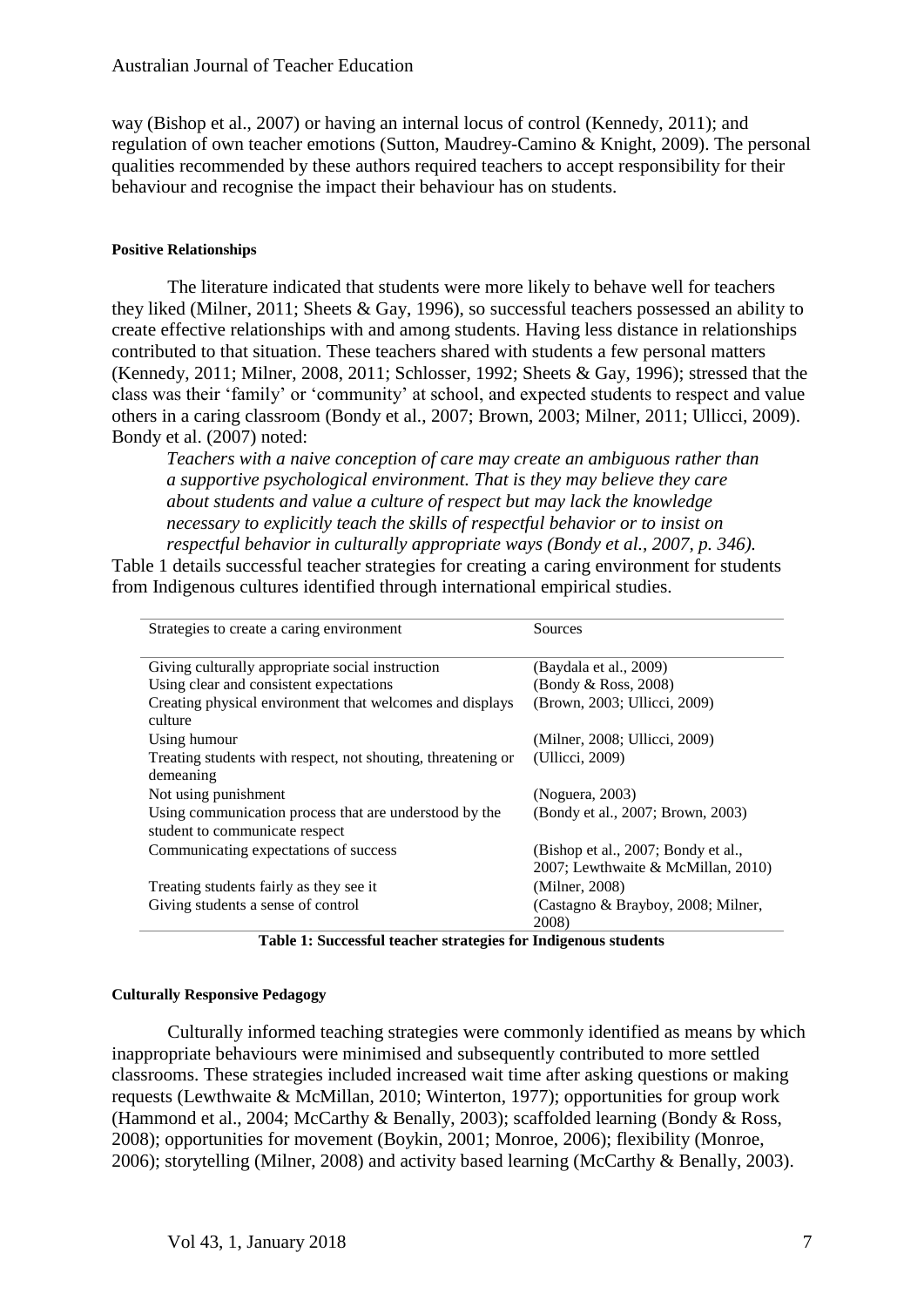## **Proactive Behaviour Management**

Proactive behaviour management strategies were also identified to decrease disruption (Sanford & Evertson, 2006). These included, making behaviour expectations clear (Anderson, Evertson & Emmer,1980; Bondy & Ross, 2008; Bondy et al., 2007; Kennedy, 2011; Lewthwaite & McMillan, 2010; McCarthy & Benally, 2003) and teaching students how to meet expectations (Anderson et al., 1980).

#### **Reactive Behaviour Management**

Reactive strategies were suggested to be implemented after inappropriate behaviour has occurred. Importantly, reactive interventions should be chosen and implemented in a way that suits the cultures of the students (Baydala et al., 2009; Bazron et al., 2005; Hammond et al., 2004; Monroe, 2006; Sheets & Gay, 1996). Table 2 lists further recommendations for reactive behaviour management.

| Reactive strategies                            | Source                |  |
|------------------------------------------------|-----------------------|--|
| Not make every infraction a serious offense    | (Ullicci, 2009)       |  |
| Calmly deliver consequences                    | (Bondy et al., 2007). |  |
| Look for reasons behind the behaviour and find | (Kennedy, 2011)       |  |
| ways to meet student needs                     |                       |  |
| Be consistent                                  | (Milner, 2008)        |  |
| Do not take student behaviour personally       | (Kennedy, 2011)       |  |
| Refrain from holding grudges                   | (Milner, 2008)        |  |
| <b>Table 2: Reactive strategies</b>            |                       |  |

While policies of zero tolerance may have been seen as a solution, they did not work to change student behaviour (Noguera, 2003; Nolan, 2007). Zero tolerance approaches came from a reaction to extreme violence in schools (Skiba & Peterson, 1999a). Nolan's findings were consistent with mainstream literature on this issue (Jeffers, 2008; Skiba & Peterson, 1999a, 1999b). Too often schools failed to address the reasons for behaviour and used suspension to address behaviour concerns and this led to the overrepresentation of marginalised and first peoples or American Indian students mentioned earlier (Noguera, 2003; Sheets & Gay, 1996; Skiba et al., 2002).

#### **Connections with Families and Communities**

Making connections with families and communities was deemed to be critical because teachers and families may have different standards and expectations about what is appropriate behaviour in schools (Cary, 2000). In two rural American Indian reservations, the typical classroom management style where teachers micro-managed the behaviour of individual students did not fit with cultural values of encouraging students to self-manage for the benefit of the group. In this case, listening to parents offered the researcher insights into more culturally appropriate behaviour management strategies for their students. (Hammond et al., 2004). Different cultures may see the role of parents in schools differently. Monroe (2009) found that all of the effective teachers made attempts to reach out to families and support them. Sometimes teachers felt that racial difference between families and teachers hindered these relationships, but that did not stop them trying.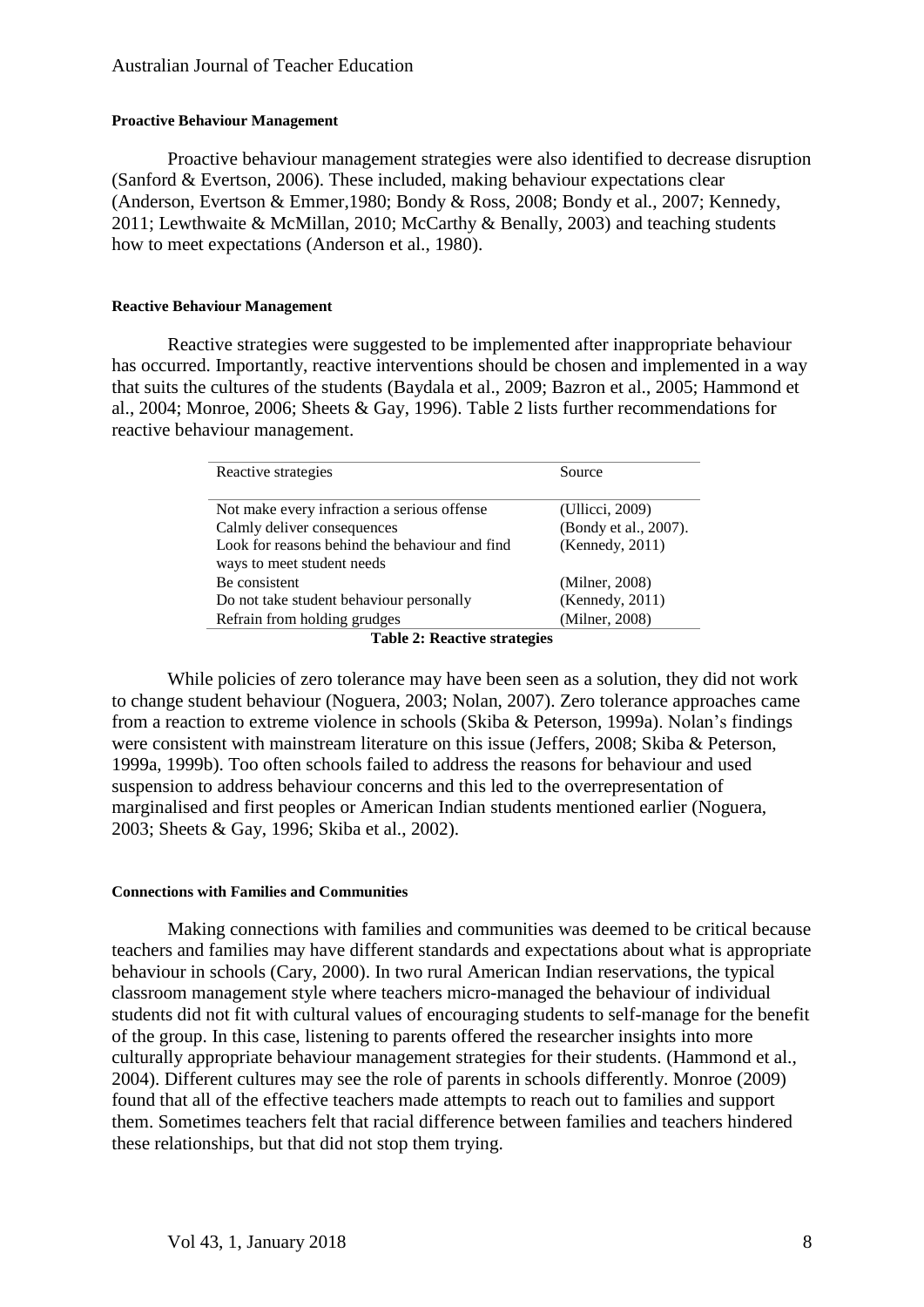One international study (Bishop et al., 2007), which used qualitative and quantitative methods, actually measured student outcomes in New Zealand as a result of the enactment of teaching practices, including those associated with behaviour. The practices implemented drew from conversations with Maori students as to what they saw as effective practice. An Effective Teaching Profile (ETP) was created, guided by the experiences of Maori students, families, their teachers and principals. Quantitative observations that counted teacher frequency of use of the strategies were used and student numeracy and literacy outcomes were measured. The outcomes showed statistical benefits for Maori students. Behaviours demonstrated by teachers who managed behaviour effectively included: caring and high expectations; classroom management that promotes learning; discursive learning; successful learning strategies and sharing learning outcomes and achievements with students to increase Maori student achievement. Essential to this ETP, was a need to reject deficit paradigms about differences, and a commitment to reflective practice. This study provides an effective framework for investigation, as it uses mixed methods and provides evidence of utility.

The eight categories summarised, although valuable, cannot be applied to an Australian context without consideration of Aboriginal and Torres-Strait Islander contexts and opinions.

#### **Australian Non-Empirical Publications**

Before describing the themes that emerged from this body of literature, two points must be made. First, there are two very distinct cultures in Australia. Most of this literature is written for an Aboriginal context and is often assumed to apply to the Torres Strait Islander culture as well. Little is written by Torres Strait Islander people, or from a Torres Strait Islander perspective (Nakata, 1995a, 1995b, 2007; Osborne, 1996). Also, within these two cultures each cultural or family group has its own practices (Bamblett, 1985), so students come from diverse backgrounds. Indigenous students cannot all be grouped together (Nakata, 2007); but they may share some common traits (Gollan & Malin, 2012; Harris & Malin, 1995).

Second, historical antecedents must be considered by a reader who negotiates information describing Indigenous cultures in Australia (Osborne, 1996). An attitude of deficit theorising ignores historical antecedents and places the problems with students and families rather than the systems or schools or teachers (Griffiths, 2011). "One must acknowledge also that Aboriginal attitudes, and often Aboriginal living conditions have been determined by two hundred years of white cultural and economic dominance of Aboriginal cultural values, which are alien to non-Aboriginal society" (Bamblett, 1985, p. 35). This has resulted in transgenerational trauma to Australian Indigenous peoples (Aitkinson, 2002; Ralph, Hamaguchi, & Cox, 2006), including children (Milroy, 2005). Accurate recounting of history (Bottoms, 2013; Christie, 1987b; Shaw, 2009) helps to situate information about education in communities.

Often the literature in this section was based on personal experience and in-depth understanding from Indigenous and non-Indigenous authors. Information in this section is consistent with the themes from international authors, so these same categories will be used in presenting the Australian literature.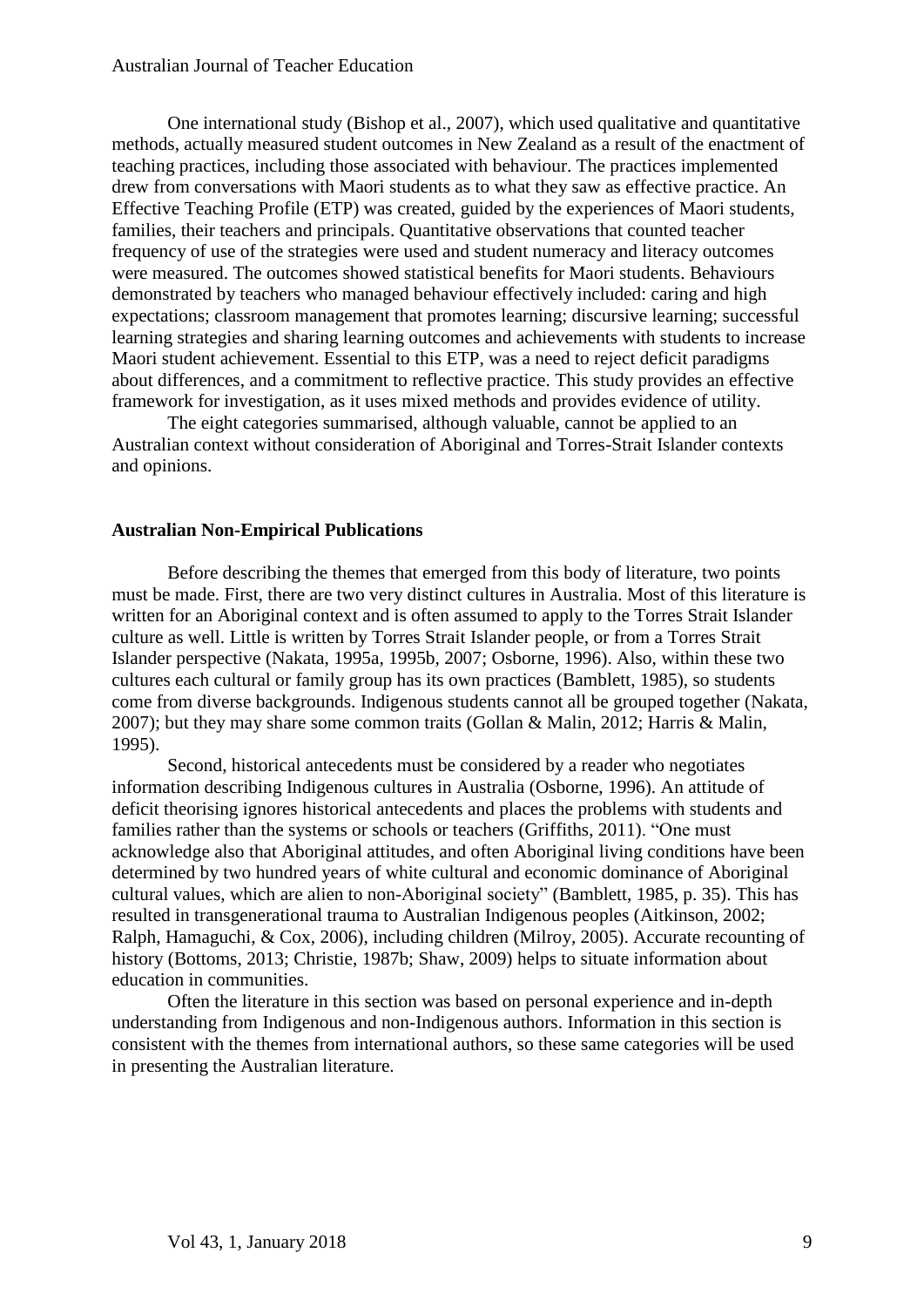#### **Knowledge of Self and Other and Power Relations**

In this context authors emphasised that teachers did not need to be from the same culture as their students to be culturally competent (Osborne, 1996), with a caveat that a teacher must get to know the culture, as it may differ from their own and cause cultural misunderstanding (Ionn, 1995; Osborne, 1996), which includes behaviour. Christie (1985) explained some difference between cultures: 'meaningful' experiences hold value for the Yolgnu people while 'purposeful' experiences hold value for Western culture. The difference is an approach to getting things done. A meaningful experience holds importance and significance for the individual, while a purposeful experience is about setting and achieving goals under an assumption that we are in control of the world (Christie, 1985). When we use our own standards to judge others, Yolgnu can see Westerners as greedy and Westerners can see Yolgnu as lazy (Christie, 1985). School is dependent on purposeful behaviour that comes from a Western view that the world can be controlled.

*Meaningful behaviour is a different sort of activity altogether. It is not a watered down version or a pale imitation of purposeful behaviour. It is behaviour that is directed at developing and maintaining the meaningfulness of one's life and, in fact, personally controlled goal directed, purposeful activity will interfere with the practise of meaningful behaviour (Christie, 1985, p. 8).* 

One way to value Indigenous cultures in Australia has been referred to as 'two way learning' (Purdie, Milgate & Bell, 2011; Rogers, 1994) or 'both ways education' (Harrison, 2005). Two-way learning recognises that Indigenous epistemologies must be included in education, whereas, both ways education is about "a two-way exchange or reciprocity between people" (Harrison, 2005, p. 874). For a Western teacher that means learning and accepting that Western ways do not always need to be paramount (Rogers, 1994).

#### **Knowing Students and their Culture**

Australian authors strongly emphasised the importance of having knowledge of the students and their cultural background and behaviours that may be different from those expected in classrooms. For example, and most importantly, Aboriginal children are raised with more autonomy than Western children (Bamblett, 1985; Berry & Hudson, 1997; Guider, 1991; Harris, 1987b; Harrison, 2008, 2011; Howard, 1995; Ionn, 1995; Ngarritjan-Kessaris, 1995) and this behaviour may be misunderstood by teachers. Because value is placed on giving, students may not use 'please' or 'thank you', but express needs directly. This is not a 'lack of manners', but an example of a different values system in operation (Berry & Hudson, 1997; Harrison, 2011; Howard, 1995; Ionn, 1995). Time may be perceived and used differently (Ngarritjan-Kessaris, 1995). Shared ownership of possessions is valued (Bamblett, 1985; Berry & Hudson, 1997) and cooperation between people is valued more than obedience to a particular person (Bamblett, 1985; Christie, 1987a). Importantly, students may be motivated to engage in school work by relationship and community rather than work ethic or authority (Bamblett, 1985; Berry & Hudson, 1997; Groome, 1995; Harrison, 2008, 2011; Howard, 1995; Linkson, 1999; Nichol & Robinson, 2010; Perso et al., 2012; Shaw, 2009).

#### **Particular Teacher Qualities**

It was suggested that successful teachers use reflective practice (Guider, 1991; Perso, 2012) and do not take student behaviour personally (Berry & Hudson, 1997). They teach about race, culture and power and school culture (Appo, 1994; Christie, 1987a; Groome,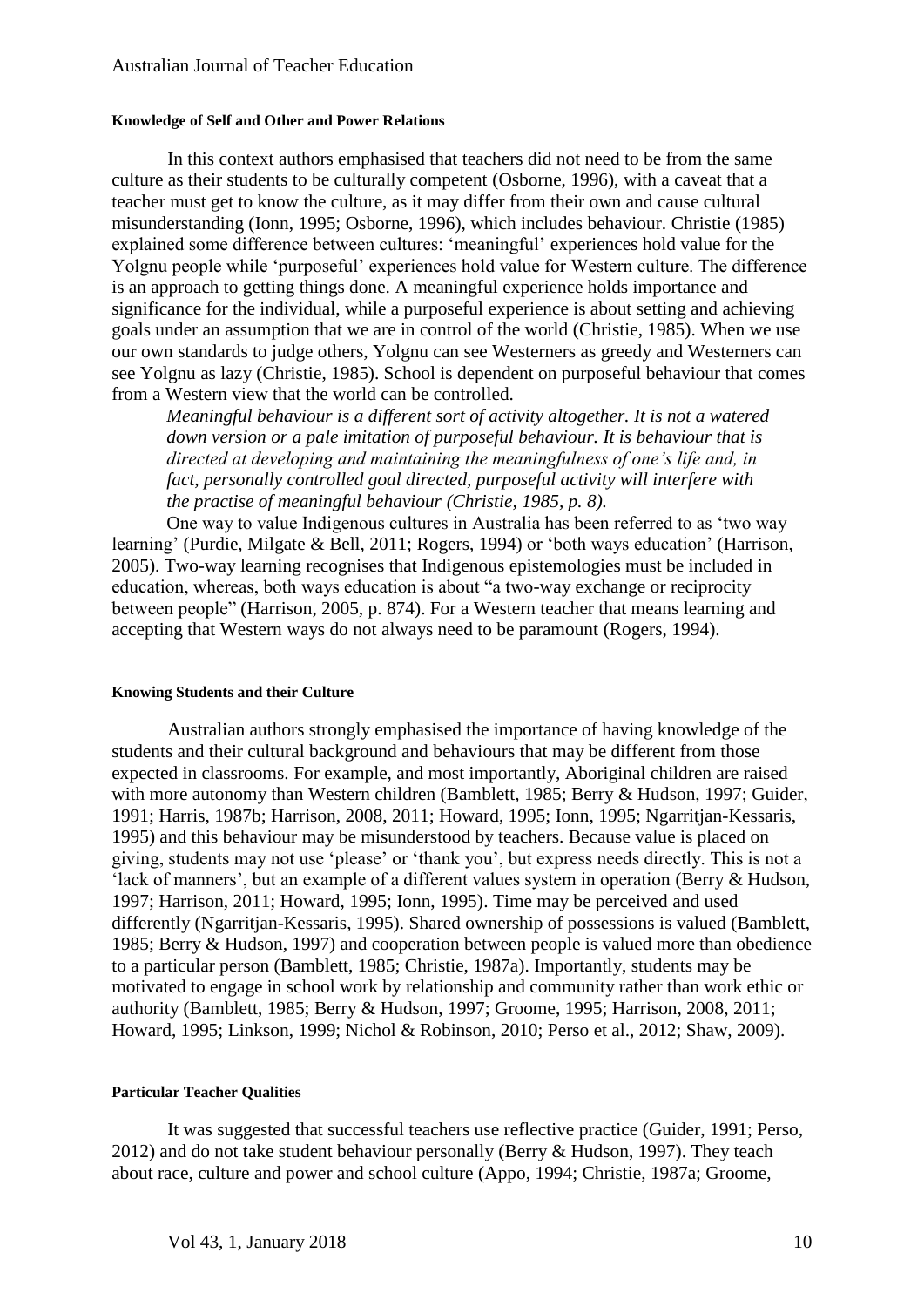1995; Harris, 1987b; Harrison, 2005; Linkson, 1999; Osborne, 1996; Sarra, 2011b). They are warm demanders (Fanshawe, 1976, 1999; Guider, 1991; Osborne, 1996) with expectations of success (Griffiths, 2011; Hones, 2005; Sarra, 2011b) and have a sense of humour (Gollan & Malin, 2012; Harrison, 2011; Ngarritjan-Kessaris, 1995).

#### **Positive Relationships**

Effective teachers understand that relationship comes before work (Christie, 1987a; Howard, 1995; Linkson, 1999), that respect is earned, not based on authority (Bamblett, 1985; Christie, 1987a) and give students a sense of control (West, 1995). They treat students with respect and communicate in culturally appropriate ways (Perso, 2012), and tell students a little about themselves (Berry & Hudson, 1997; Byrne & Munns, 2012). Importantly, they avoid 'spotlighting' or 'shaming' students, allowing them 'save face' (Bissett, 2012; Osborne, 1996; West, 1995). They also avoid bossing and sarcasm (Harrison, 2008; Howard, 1995) and confrontation (Harrison, 2008; Osborne, 1996). Effective teachers also recognise and use real-life strengths and skills of their students (Clarke & Dunlap, 2008; Dockett, Mason & Perry, 2006; Howard, 1995; Perso et al., 2012; Sarra, 2011b).

## **Culturally Responsive Pedagogy**

This construct is covered in detail in Australian non-empirical literature. Effective teachers prevent behaviour that is inappropriate to the context by understanding that students need the big picture context (Garvis, 2006; Harrison, 2008; Sarra, 2011a) and that students may not want to learn something new until they are confident in foundational understandings and skills (Berry & Hudson, 1997; Harrison, 2008, 2011; West, 1995). They employ group work (Garvis, 2006; Harris, 1987b); use persistence, repetition, rote learning and memory (Garvis, 2006; Harris, 1987b); relate tasks to real-life (Harris, 1987b) use concrete learning rather than abstract (Hughes, More & Williams, 2004) and use storytelling, observation and imitation rather than verbal instruction (Garvis, 2006; Harris, 1987b; Harrison, 2008; Sarra, 2011a; West, 1995) or exposition (Harrison, 2008). They also use learning support and scaffolding (West, 1995) and avoid over talking (Berry & Hudson, 1997; Christie, 1980; Harris, 1987b) and too many direct questions; particularly 'why' and 'how' questions (Berry & Hudson, 1997; Christie, 1980; Harris, 1987a, 1987b; Harrison, 2008; Ionn, 1995; Linkson, 1999; West, 1995).

#### **Proactive Behaviour Management Strategies**

Proactive behaviour management strategies are preventative measures that are put in place before behaviour inappropriate to the context happens. These include encouraging a strong sense of self in students (Appo, 1994; Garvis, 2006; Groome, 1995; Hones, 2005; Milgate & Giles-Brown, 2013; Sarra, 2011b; West, 1995) and giving clear expectations and how to achieve them (Harrison, 2011; Sarra, 2011b). Teachers must meet student needs in health (Dockett et al., 2006), belonging and attention (Harrison, 2011). Classrooms should cater for movement, noise and flexibility (Nichol & Robinson, 2010). Indigenous role models also help (Dockett et al., 2006; Hones, 2005).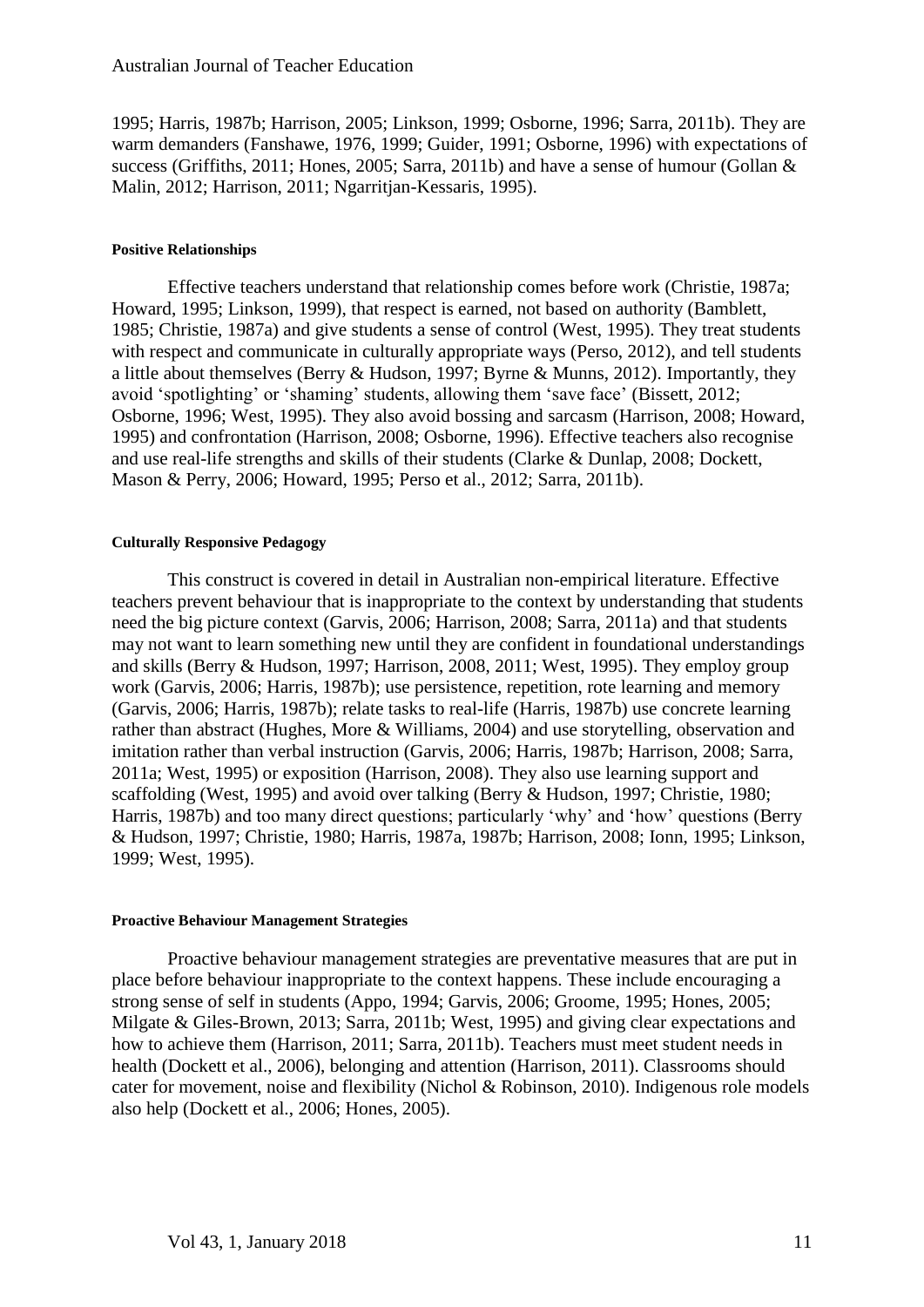#### **Reactive Behaviour Management**

Reactive strategies are measures taken after behaviour inappropriate for the context happens. There are many reactive strategies documented as valuable in working with Australian Indigenous students. These include using restrained power, not an 'I'm the boss' approach (Christie, 1987a; Groome, 1995; Harrison, 2008), also avoiding the Western way of gaining justice and punish to vindicate the wronged (Christie, 1987a; Groome, 1995; Harrison, 2008). Give rewards for appropriate behaviour rather than punishing hard (Christie, 1987a; Harrison, 2011). The rewards should be consistent and short-lived (Christie, 1987a) and group rewards rather than individual (Harrison, 2008, 2011). Defuse quickly and calmly and when calm, talk about responsibility to the group (Christie, 1987a). Above all, avoid escalating the conflict (Christie, 1987a; Groome, 1995; Nichol & Robinson, 2010). Harrison (2008) suggests avoiding suspensions because students may be seeking this.

#### **Connections with Families and Communities**

In this group of publications, links with family and community are emphasised to connect with families and create a team approach to teaching students behaviour appropriate for the context (Bamblett, 1985; Budby, 1994; Clarke, 2000; Dockett et al., 2006; Guider, 1991; Milgate & Giles-Brown, 2013; Osborne, 1996; Perso, 2012; Sims, O'Connor & Forrest, 2003, Shipp, 2013). Suggestions include making an environment where parents feel comfortable or meet away from school (Sims et al., 2003) and taking the long way around when talking with parents to make a connection first (Harrison, 2008). Also, while it may not always be possible Sims et al. (2003) advise staff to learn culturally appropriate communication and some language features of the community.

The suggestions that emerged from these Australian publications were grouped in the same themes as those used in international empirical literature. Many useful suggestions were made for teacher practice. Since these suggestions are not based in empirical evidence however, their capacity to inform teacher education is questionable.

#### **Australian Empirical Literature Behaviour Discussed Implicitly**

The literature in this category comprised empirical studies from the Australian context. These studies contained implicit discussions about behaviour while examining pedagogy (Munns, O'Rourke & Bodkin-Andrews, 2013; Rahman, 2010; Yunkaporta & McGinty, 2009), disadvantage (Keddie et al., 2013), curriculum (Munns et al., 2013; Simpson & Clancy, 2012), the hidden curriculum (Rahman, 2010), Indigenous voice (Bond, 2010; Colman-Dimon, 2000), teacher characteristics (Fanshawe, 1989), classroom discourse (Thwaite, 2007), student mobility (Nelson & Hay, 2010) and humour (Hudspith, 1995). As these studies investigated other pedagogical topics, conclusions were made that relate specifically to behaviour management. These findings, again, correspond to the themes that have been identified in the previous sections.

## *Understanding of Self and Other and Power Relations*

Keddie et al. (2013) observed curricular and non-curricular activities and interviewed administration, teaching and ancillary staff in one school that catered well for the needs of Indigenous students. They highlighted the need for teachers to have an understanding of the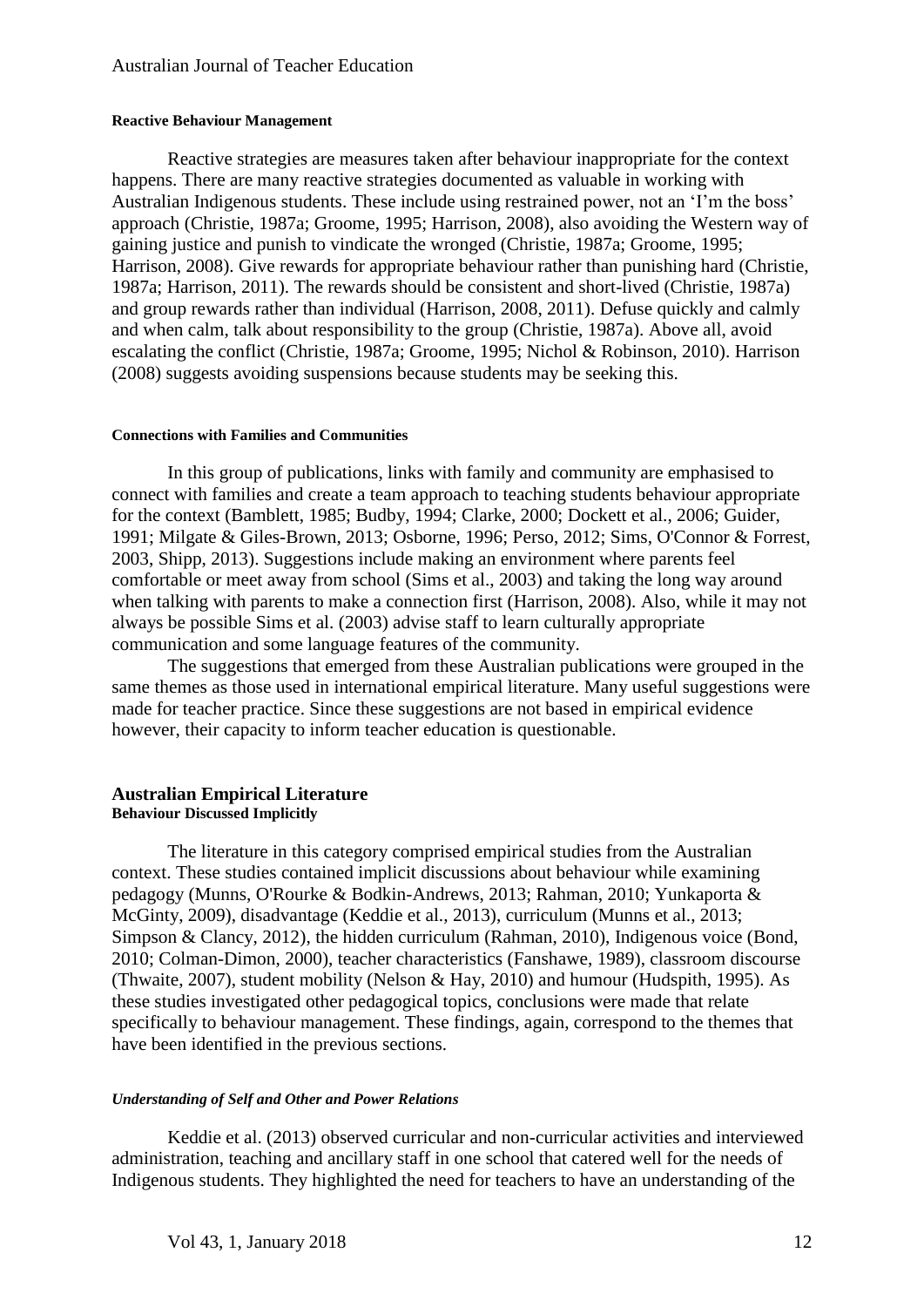### Australian Journal of Teacher Education

Self and Other, and power relations without a deficit notion of difference. This means that cultural differences between the teacher and student should not be taken as a lack on the part of the student. This comes with a warning against treating all Indigenous cultures as a homogeneous group against a dominant white norm (Keddie et al., 2013). Keddie called this 'cultural reductionism', and warned that cultural homogeneity can lead to "further 'othering' of non-dominant cultures" (Keddie et al., 2013, p. 94). What works at one time in one context may not work in another context or another time (Keddie et al., 2013). Hughes, More and Williams (2004) recommend that teachers focus on individuals and learning strengths, rather than making generalisations based upon students' cultural backgrounds. Rahman (2010) discussed the 'hidden curriculum' and how students who are comfortable negotiating the different context of schooling perform better than those who have not learned to play the 'game' of schooling.

#### *Knowing Students and Their Culture*

In order to avoid behaviours arising from cultural mismatch, authors identified that effective teachers get to know their students and their cultures (Yunkaporta  $\&$  McGinty, 2009). Hughes et al. (2004) observed and interviewed effective teachers in four schools teaching prepared units and observed the students. They identified particular learning strengths of Indigenous students and compared Indigenous and Western cultures in their discussion (Hughes et al., 2004), some of these comparisons have been supported by others (Hudsmith, 1992; Malin, 1990a, 1990b; Simpson & Clancy, 2012; Yunkaporta & McGinty, 2009). Indigenous students may respond better to indirect questioning rather than direct questions (Hughes et al., 2004; Thwaite, 2007,) which may be seen as rude (Simpson & Clancy, 2012). Students may make little eye contact; it is impolite (Hughes et al., 2004, p. 234) and they can be attentive without making eye contact (Thwaite, 2007). Kinship is important, children may be shared between homes (Hughes et al., 2004). They may engage in holistic thinking rather than empirical thinking and they may use symbolic language rather than literal (Hughes et al., 2004). 'Being' is more important than 'doing' and children may focus on immediate gratification rather than deferred gratification (Hughes et al., 2004). Time is circular and without boundaries rather than linear and quantified and students may have a spontaneous lifestyle rather than a structured lifestyle. Students may be group oriented rather than individualistic with ownership (Hughes et al., 2004). Pathways through school may be complex and multifaceted. Nelson and Hay (2010) recommended engaging and re-engaging with students in open flexible ways rather than making moral judgements about their reasons for diverse pathways (Nelson & Hay, 2010). Some schools did this better than others (Nelson & Hay, 2010).

Another cultural difference commonly identified is that Aboriginal children are selfreliant, self-regulated, observant, and practical (Malin, 1990b; Rahman, 2010). Malin (1990b) observed children in several Aboriginal and Western families and at school and reported that Aboriginal children seek help from peers as much as from adults, approach new tasks cautiously to avoid making mistakes and are emotionally and physically resilient. Aboriginal students are raised with more autonomy in the home (Malin, 1990a). In the classroom this autonomy may be mistaken by the teacher as slowness or disobedience (Malin, 1990b). When the teacher asks them to come, students think they have time to finish what they are currently doing and may exercise their autonomy to do so (Malin, 1990b). Malin (1990b) observed that students felt shame at their wrong being made public and reported that students perceived racist discrimination. Students would like time to reflect and think and see the whole before engaging in it (Malin, 1990b).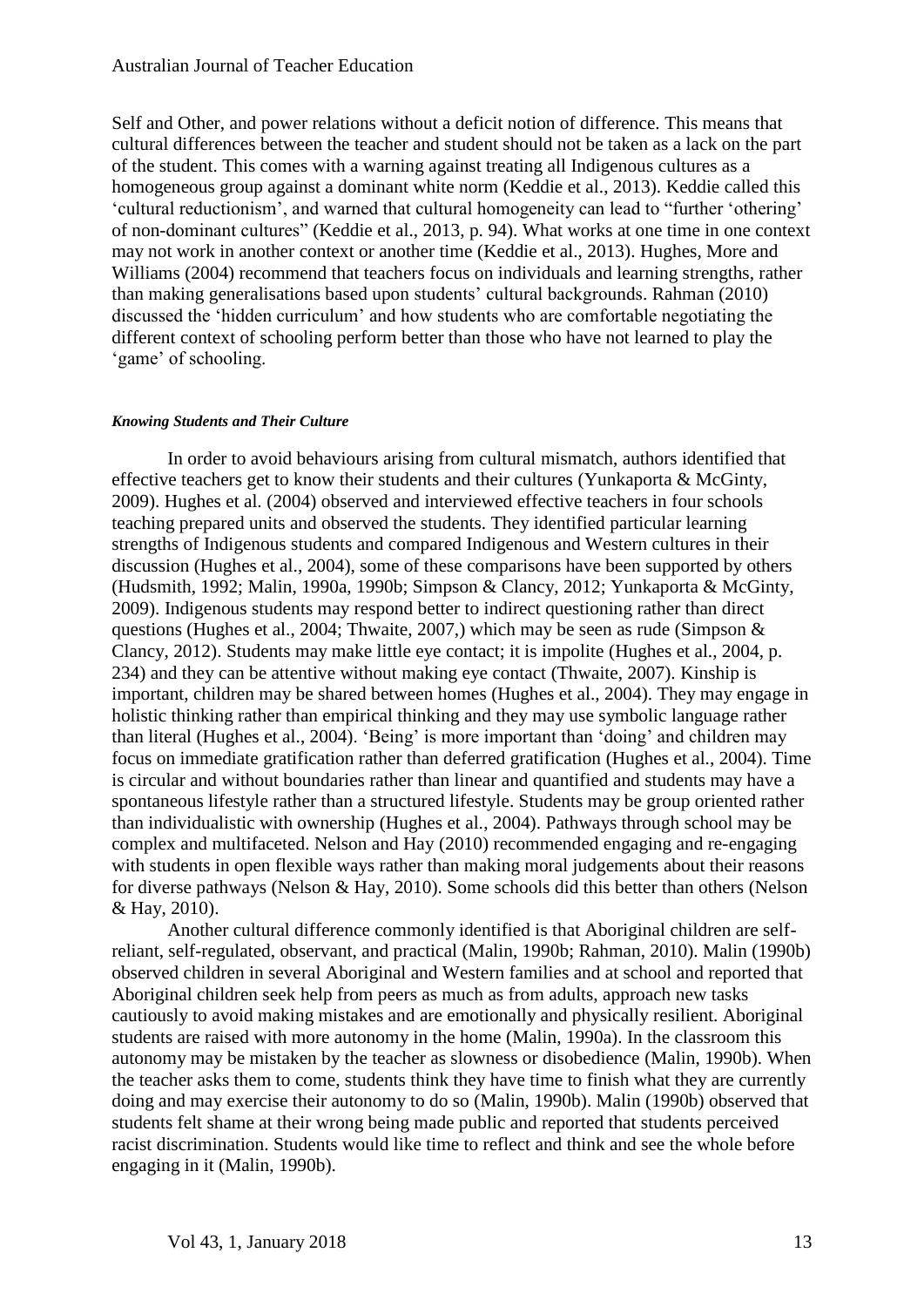#### *Particular Teacher Qualities.*

Teacher qualities that reduced conflict in the classroom included expressions of caring, through the words and body language of the teacher, which are noticed, no matter how small (Hughes et al., 2004). Another characteristic that was noted through research that looked at teacher effectiveness was personal warmth rather than professional distance (Fanshawe, 1989). Teachers had to set aside their deficit notion of difference to embrace Aboriginal ways of knowing (Yunkaporta & McGinty, 2009). Effective teachers were willing to learn from cultural groups of the children in the class (Simpson & Clancy, 2012) and they had interest in the wider lives of the children (Bond, 2010).

Hudspith (1995) researched the use of humour in classes with predominantly Aboriginal students. It was found that unsuccessful or 'discordant' teachers used humour to "reinforc[e] social and political distance" (Hudspith, 1995, p. 21) from groups. Effective or 'positive' teachers had a positive 'tone' in the room (Hudspith, 1995). In one lesson, 71% of the humour was directed towards the whole class, not towards individual students (Hudspith, 1995), which is considered to be an effective teaching strategy with Aboriginal students who avoid being shamed. Effective teachers also directed humour towards themselves; relating stories of personal failings with humour (Hudspith, 1995). This delighted Aboriginal students (Hudspith, 1995). Aboriginal students liked teachers who were funny, had a good sense of humour and were easy to talk to (Hudspith, 1995). These teachers explained humour and did not use sarcasm (Hudspith, 1995).

#### *Positive Teacher Relationships*

Relationships with individual teachers were significant in student perceptions of schools and schooling (Nelson & Hay, 2010; Rahman, 2010), which impacts on student behaviour. Munns et al. (2013) researched sociological and psychological understanding of student motivation and engagement in eight exemplary schools in terms of Indigenous student performance, attendance and behavioural data and observations. Students with high self-concept were identified through quantitative data and interviewed, as were Administrators, liaison staff and teachers identified as having high empathy, association and success with Indigenous students. Interview data showed that relationships between teachers and students were paramount in schools that have success with Indigenous students (Munns et al., 2013). In these schools teachers saw students as important, responsible and able to achieve (Munns et al., 2013).

#### *Culturally Responsive Pedagogy*

Student behaviour and engagement were improved when staff worked in Indigenous ways (Rahman, 2010; Yunkaporta & McGinty, 2009). Teachers did this by linking curriculum to local Indigenous pedagogies, lore, language and landscape and ways of thinking and problem solving in design and technology (Yunkaporta & McGinty, 2009). Students worked well in Indigenous learning circles, but also when working autonomously and creatively (Yunkaporta & McGinty, 2009). Other suggestions include detailed scaffolding, so students like to participate, even in direct questioning (Thwaite, 2007).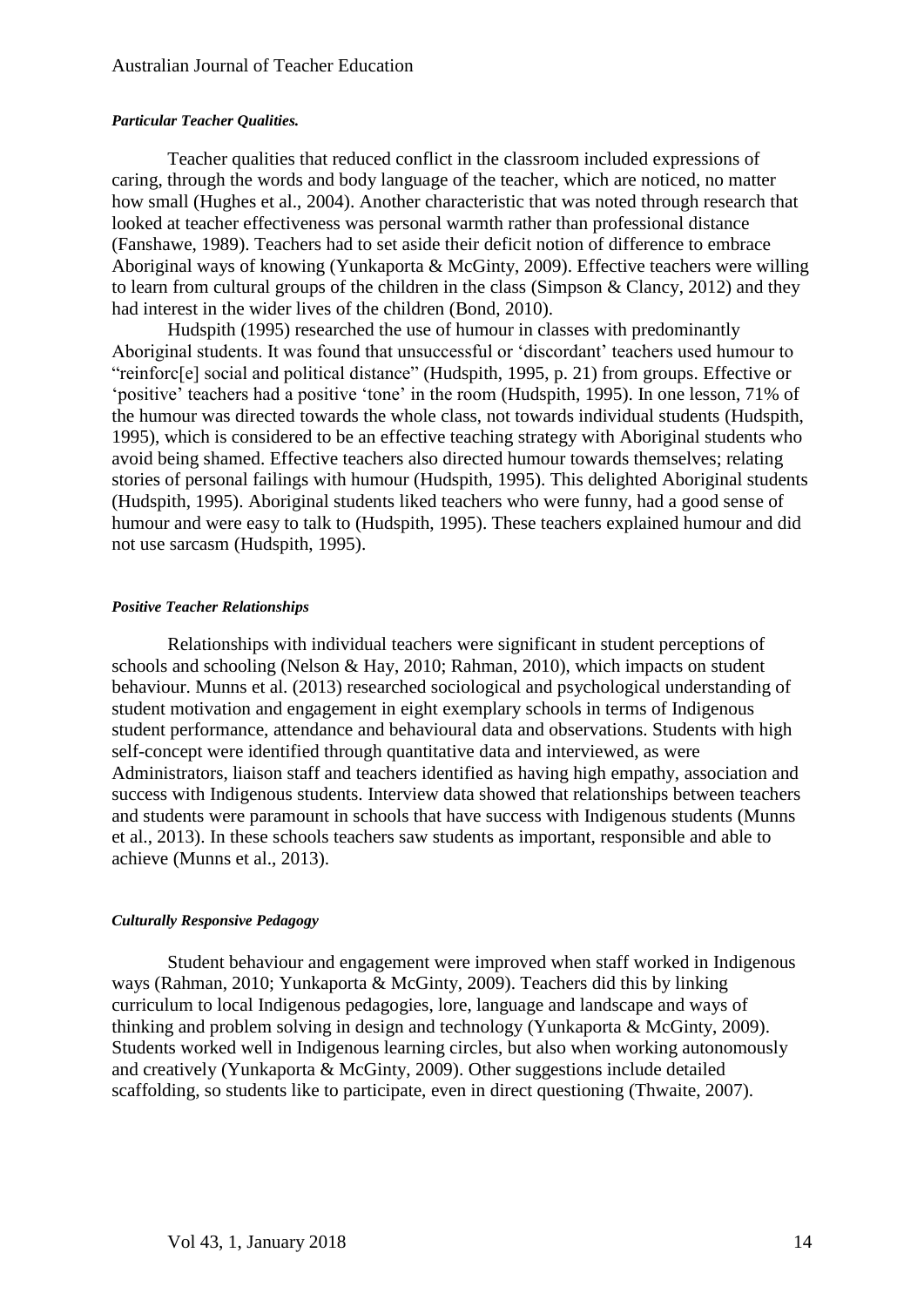## Australian Journal of Teacher Education

#### *Proactive Behaviour Management*

Recommendations for proactive behaviour management have emanated from research that used qualitative observation or action research methods. They include: that teachers avoid spotlighting students (Thwaite, 2007) and provide social support as the key pedagogy to shifting to self-direction (Yunkaporta & McGinty, 2009). Teachers should learn how to frame requests in a way that will engage students (Simpson & Clancy, 2012). One example cited was an Aboriginal teacher aide who used cultural knowledge and student strengths to frame a request in a way that was successful. A teacher had requested that students sit in a particular place, but they refused. The teacher aide created a meaningful context for children by describing the seat as a car, and framed the request as an invitation to join her (Simpson & Clancy, 2012).

#### *Reactive Behaviour Management*

Reactive behaviour management (measures taken after inappropriate behaviour happens) was not mentioned in this category of literature.

#### *Connections with Families and Communities*

Munns et al. (2013) examined 52 schools, and using quantitative records, selected four that were successful in enhancing social and academic outcomes for Aboriginal students. Using case studies of these schools they identified that schools that were successful with Indigenous students had close links with communities. Hilary Bond (2004) listened to elders on Mornington Island. Her thesis titled "We're the mob you should be listening to" related information from elders in the community. The elders expressed that school gave them no voice in curriculum and they wanted to have input (Bond, 2004). According to Colman-Dimon (2000), who used qualitative methods students enjoyed their schooling and felt optimistic about their futures when parents and community members played an active and decision-making role in the school. "It is vital that education be improved through a process of attentive listening rather than an imposition of inappropriate pedagogy, curriculum and lack of meaningful personal relationships with the community" (Colman-Dimon, 2000, p. 43).

#### **Behaviour Discussed Explicitly**

Only five studies specifically focused on behaviour management for Indigenous students (Edwards-Groves & Murray, 2008; Gillan, 2008; Malin, 1990a; Partington et al., 2001; Stehbens et al., 1999). Merridy Malin (1990a) observed the children of two Aboriginal families and two 'Anglo' families at home and at school in a five-year ethnographic study in Adelaide. As a starting point for investigation into inequalities in the classroom, her work has been widely referenced by others (Howard, 1995; Ionn, 1995, Rahman, 2010). She observed that socialisation at home for Aboriginal children was very different from that of the Anglo children (Malin, 1990a), which is consistent with theme (b) knowing students and their culture. Aboriginal families monitored children indirectly, selectively attending to some behaviour without the "direct and overt verbal monitoring, directing and persuading" (Malin, 1990a, p. 314), which characterised the Anglo style of parenting. Aboriginal parents used less than half the number of controlling statements than Anglos and they did not expect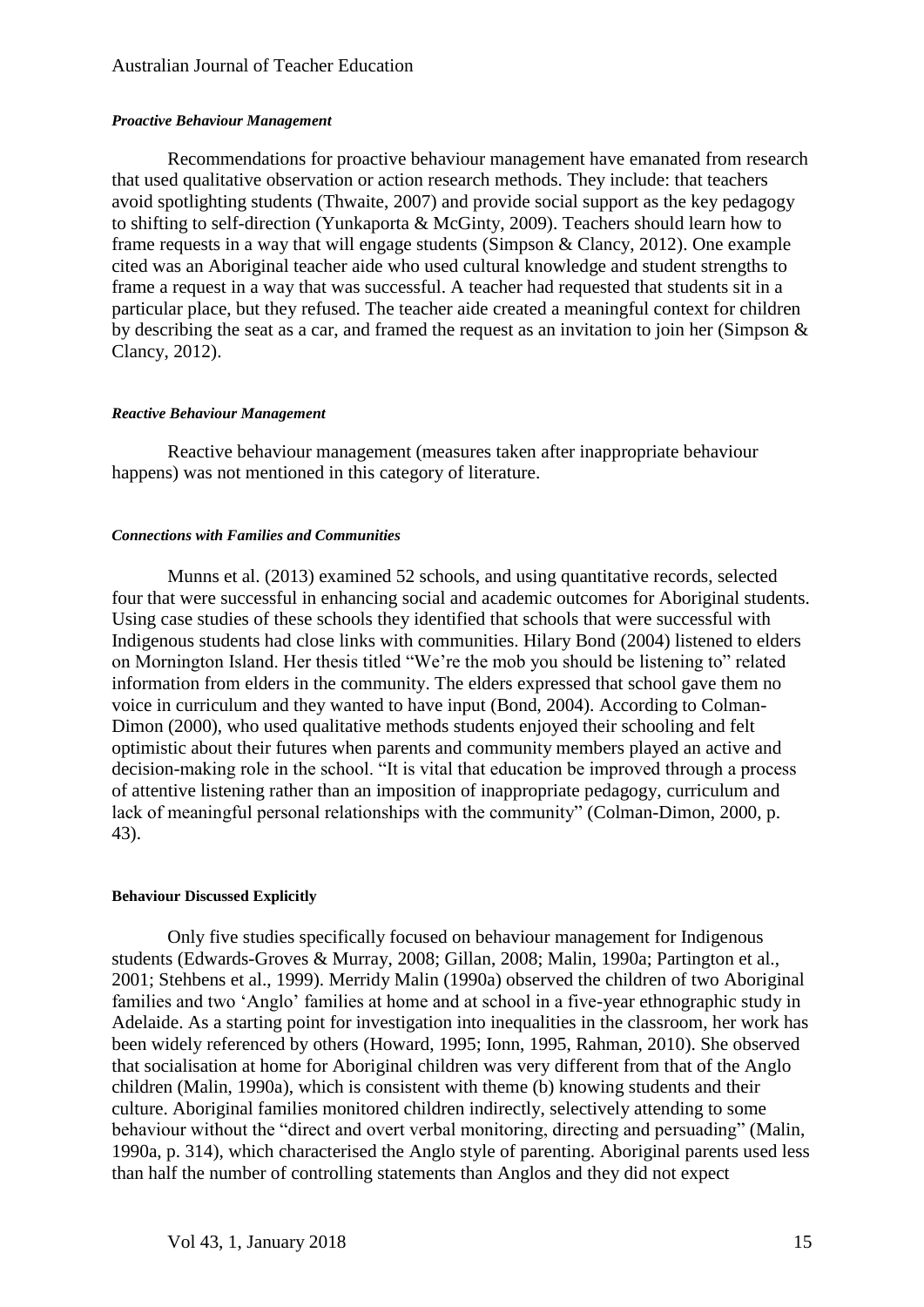compliance immediately (Malin, 1990a). When observing the children at school Malin identified the ideology of the teacher as a source of concern. The teacher harboured lower expectations for Aboriginal students and when stressed, she also used disparaging descriptions of them. Malin also warned that "'treating all students the same' is a dangerous creed because it is not easy to carry out nor is it appropriate. Even when students are from the same cultural group, their different personalities, skills and life experiences demand different responses" (Malin, 1990a, p. 327). Reflecting findings mentioned previously (e.g. Hughes et al., 2004; Keddie et al., 2013), Malin recommended that teachers become aware of their own cultural orientations and uncover and challenge their unconscious ideology to be "sensitive to the students' respective personalities and propensities and respond accordingly" (Malin, 1990a, p. 327).

Sandra Hudsmith observed two teachers who were known to be successful in their classroom interactions with Aboriginal students using field notes, audio and video recordings and interviews. Previously there had been a wide range of behaviour problems with these children, but with these teachers, misbehaviours in the class were rare. These teachers incorporated an Aboriginal learning style in their teaching and pedagogy and had extensive knowledge of their students (Hudsmith, 1992). They highlighted and valued students' experiences and autonomy and used these in curriculum with an Aboriginal socio-linguistic etiquette, such as circle talking, where everyone sat on the floor to discuss an issue. Both teachers attempted to expose the hidden aspects of school culture that generate misunderstanding between teachers and students. They trained students to use mainstream language conventions and behaviours for other classrooms. Students were affirmed in their Aboriginality, and their individual needs were taken into account. Students could go to the library when they chose, which supported their autonomy. They just had to let the teacher know, not ask for permission. Older children were encouraged to tutor younger ones, which made use of the cultural value of helping others and reflected home norms. The teachers developed positive affirming relationships and through their personal qualities extended the boundaries of their role. Each class had visited the teacher's home as an excursion and the teachers regularly stepped out of their official role to share some aspect of themselves or used humour. These teachers exemplified "sensitivity, respect and allegiance to common goals…[by] catering for Aboriginal student differences and needs, while focusing student creativity and energy towards self-enhancing goals" (Hudsmith, 1992, p. 11). Parents were involved in their classrooms and teachers took an interest in the lives of students outside of school. Her work offers detailed, evidence-based insights into the personal characteristics, classsroom pedagogies and routines of two effective teachers. Unfortunately, it did not focus on reactive strategies.

Stehbens et al. (1999) examined factors that may contribute to high rates of suspension for Indigenous students in New South Wales by examining suspension data and speaking with Aboriginal students, staff, parents and non-Indigenous teachers. Echoing other authors (e.g. Keddie et al., 2013; Nelson & Hay, 2010) they were critical of schooling as a way to replicate the "dominant mainstream" (Stehbens et al., 1999, p. 11) where children who did not assimilate are treated to address the "personal deficit within the child or his or her family" (Stehbens et al., 1999, p. 11) and if children did not change, they were suspended or excluded from education. Stehbens et al., argued that behaviour management policies and programs helped to achieve this assimilation or exclusion process. We need to consider cultural differences in what is 'unacceptable' behaviour. They identified factors that contributed to the problem, but offered little in the way of solutions. A parent suggested that while some behaviour is extreme, staff should try to be more tolerant and accepting (Stehbens et al., 1999) and one staff member saw inflexibility as a problem (Stehbens et al., 1999).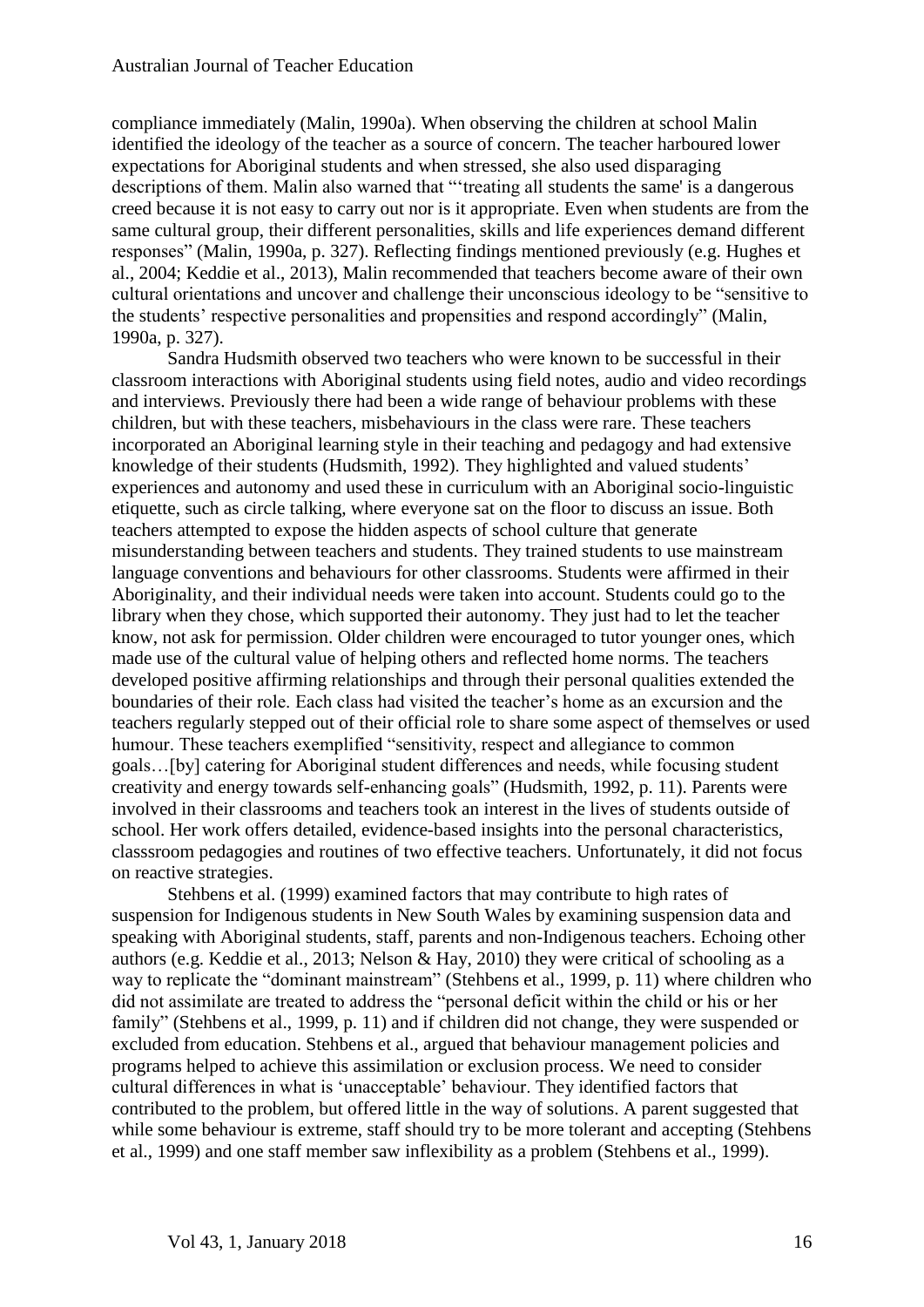Partington, Waugh and Forrest (2001) investigated the reasons for higher representation of Indigenous students in suspensions and exclusions in one Western Australian school. They examined policy and student and staff perceptions, highlighting student resistance to alienation (Partington et al., 2001). Their study uncovered reasons for inequalities in student referrals and suggested some ways to combat the inequality. School rules were few and not taught (Partington et al., 2001). Among the teachers, there was not a consistent approach to discipline. Some teachers ignored the underlying causes of behaviour and used the system to escalate students out of the classroom. Partington et al. (2001) suggested two explanations for Indigenous student misbehaviour from the literature. The first explanation was cultural misunderstanding, where teachers misinterpreted behaviour that was culturally acceptable. Cultural conflict occurred when Indigenous students, steeped in their home culture, were unfamiliar with the school culture (Partington et al., 2001). Partington et al., (2001) identified the historical relations of power and racism. Students had a perception of racist discrimination. A teacher who was not aware of history could exercise power in the belief that they expected obedience, and if they did not get this they took punitive action (Partington et al., 2001). Partington et al. offered some solutions based on getting to know students and relationship:

*Culturally appropriate strategies for classroom management are not a bag of tricks that can be produced as needed. Rather, the relationships among the various components of culture must be understood and applied in appropriate contexts so they are seen by students to be relevant and meaningful (Partington et al., 2001, pp. 74-75).* 

Each student must be considered in terms of his or her learning strengths, preferences and needs (Partington et al., 2001). Qualities of effective teachers in creating positive learning environments included: effective communication, creating good rapport with students, and demonstrating willingness to negotiate. They also suggested a "framework of collaboration and more egalitarian teacher-student relationships" (Partington et al., 2001, p. 78). They recommended using fewer worksheets, and in the use of reactive strategies they found that effective teachers examined the motivations, contexts and interactions when responding to an incident; they dealt with an incident in isolation from previous student incidents; used defusing strategies; looked for the antecedents of behaviour, not simply blaming students; and employed restrained use of power where procedures were set, but not followed blindly (Partington et al., 2001).

Edwards-Groves and Murray (2008) in a small study, interviewed boys who had previous negative school experiences and were situated in a short term residential centre. They used novel data collection methods that included informal discussions, participant observation, photo interviews, creating together and writing poetry. These methods allowed for connection between the boys and the researcher in culturally appropriate ways. The students perceived that teachers and other class members in mainstream schools lacked "cultural, social and political knowledge and understanding about Aboriginality" (Edwards-Groves & Murray, 2008, p. 175). In the alternative setting, student needs were met in a culturally appropriate way and the boys expressed their satisfaction (Edwards-Groves & Murray, 2008). The authors suggested "renewed scrutiny on classroom interactions and more importantly still offers teachers impetus for changing the perspectives of the 'racialized marginalised other' so that the ways of being an Aboriginal student in Australian classrooms can be perceived as relevant, just and balanced" (Edwards-Groves & Murray, 2008, p. 175).

Gillan (2008) examined the language and practice of behaviour management policy in a Western Australian primary school and discussed how it excluded Noongar students and families. Following interviews with Indigenous staff, students and families he recommended changes to school practice and policy development that reflect the themes used previously.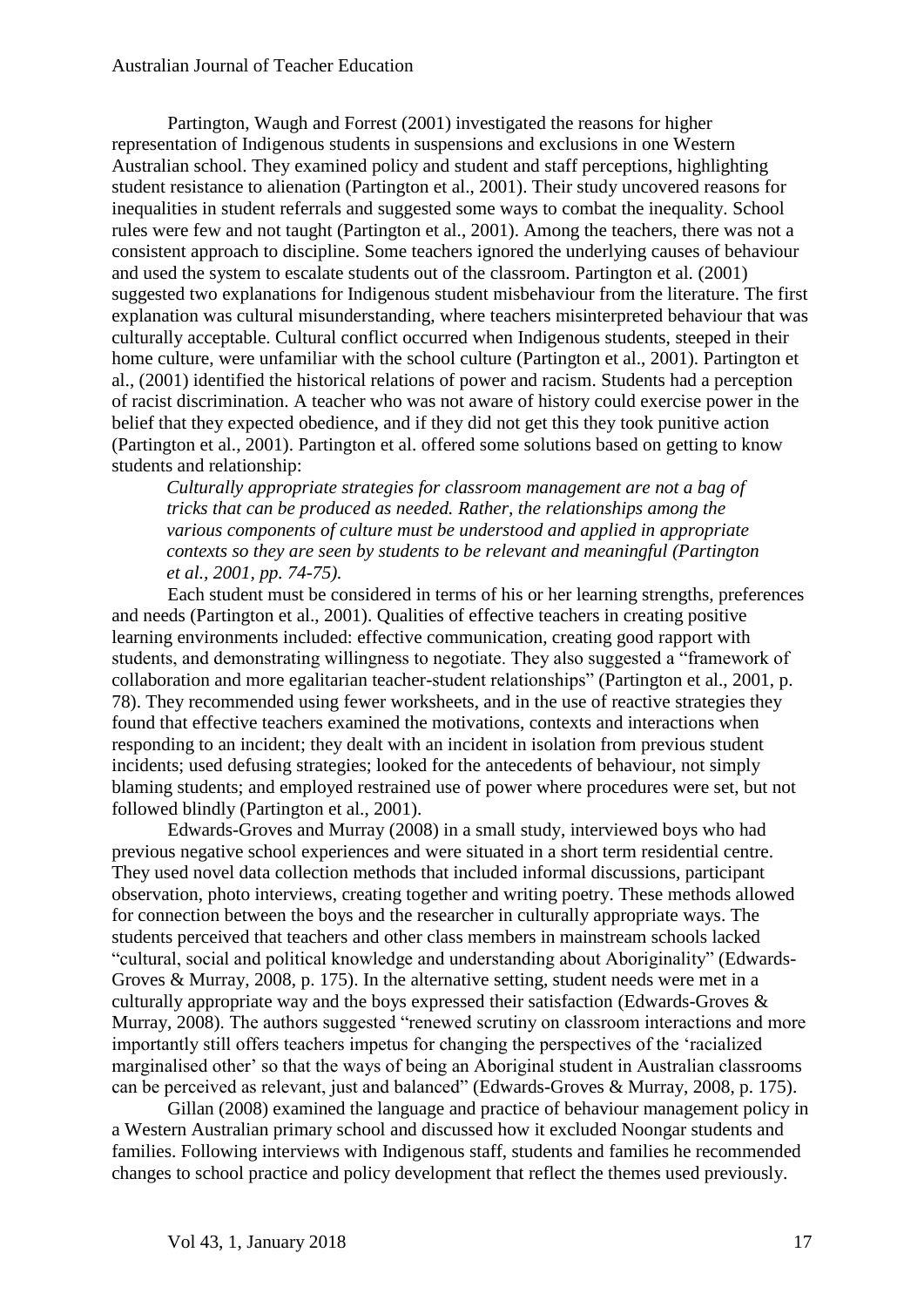After thorough investigation, he recommended that teachers get to know Noongar childrearing practices and culture (Gillan, 2008). Students preferred flexible teachers with a sense of humour who sought harmonious relationships with students (Gillan, 2008). He recommended group work, active learning and repetition as teaching strategies to make a more supportive learning environment (Gillan, 2008). He suggested allowing for movement (Gillan, 2008). Moreover, he suggested talking to a student one on one away from the class, and listening to the point of view of the Noongar student (Gillan, 2008). Further, he recommended early contact with families when students are in trouble and case by case negotiating with parents over suspension matters to seek a culturally appropriate solution (Gillan, 2008). He suggested seeking positive communication early on to create relationship with families (Gillan, 2008). These suggestions were not accompanied by evidence of their utility when implemented.

While the research in this section detailed a number of issues and suggested some specific strategies to positively influence Aboriginal and/ or Torres Strait Islander student behaviour, there was little evidence of the utility of the strategies in classrooms. It is evident that more research needs to be conducted to explore the effectiveness of these strategies in supporting Indigenous students and, in turn, for them to be incorporated into teacher training programs and professional development for classroom teachers.

## **Discussion and Summary**

This review systematically summarised the published literature on behaviour management for Indigenous students. In so doing the literature was divided into empirical studies and others emanating from Australia and elsewhere. Specific teacher strategies that positively influence the behaviour of Indigenous students resulted in eight themes that emerged initially from international research but were reflected across all publications. These were: (a) knowledge of self and other and power relations in the socio-historical political context without a deficit notion of difference, (b) knowing students and their culture, (c) particular teacher qualities, (d) positive relationships, (e) culturally responsive pedagogy, (f) proactive behaviour management, (g) culturally appropriate reactive behaviour management and (h) connections with family and community.

At the start of this review emphasis was placed on the resources currently used in preservice teacher education and schools in North Queensland where this study is situated. Although there is widespread use of these resources and they are considered professionally to be of sound effect, they pale in comparison to what the international literature is saying about effective behaviour management practices for Indigenous students because they lack any consideration of students' cultural context. Evidence-based research into culturally appropriate behaviour management practices would enhance the efficacy of these claims and augment the worthiness of these current resources.

Further to this, most of the national and international studies were grounded in qualitative research methods. Of the international studies, three (Baydala et al., 2009; Bishop et al., 2007; Boykin, 2001) used quantitative methods which included the use of psychological tests (Baydala et al., 2009). Boykin (2001) used several survey instruments to measure the impact of movement on student achievement. Of all the studies identified, only six examined behaviour management explicitly in the context of Australian Indigenous students. While their findings reflected the propositions and themes endorsed in the nonempirical publications and the empirical studies from overseas, they provided little evidence of the efficacy of their strategies within the socio-cultural context. Empirical studies conducted in Australia have not been generalised because they have not been validated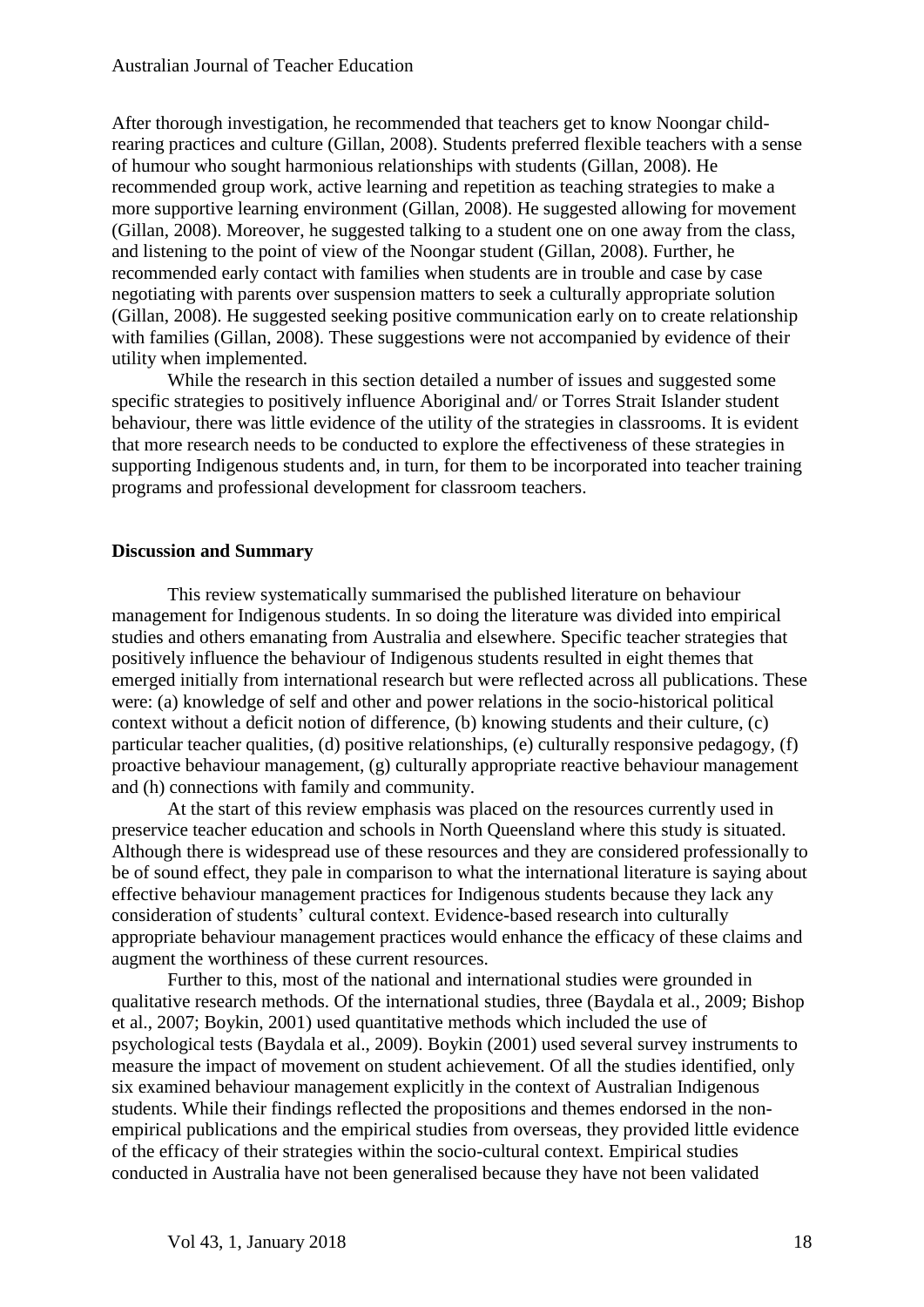quantitatively in the way that Bishop et al. (2007) determined the effectiveness of their Aotearoa New Zealand Effective Teaching Profile for Maori students.

Overall, the limited number of studies in this area supports the claim that "There is a need to empirically validate the generalisability of [Hattie's (2003)] findings to Aboriginal students to tease out facets of quality teaching that are salient to Aboriginal students, elucidate their perspectives of teacher quality and test the influence of specific facets of quality teaching on academic outcomes [for Aboriginal students] and the consequences of the findings for developing interventions for Aboriginal primary school students" (Craven, Bodkin-Andrews & Yeung, 2007, p. 4).

## **Conclusion**

Behaviour management strategies suggested for Aboriginal students in Australia, and those commonly practiced in North Queensland where this study is centred, lack empirical evidence that validates what works and for whom (Craven et al., 2007; Griffiths, 2011). They also lack the inclusion of the voice of Torres Strait Islanders (Nakata, 2007; Osborne, 1996). Empirically based evidence is needed to inform policy and practice (Craven et al., 2007; Griffiths, 2011). In addition, there is no empirical data about how teacher beliefs and strategies support the behaviour of Aboriginal and Torres Strait Islander students. This is an important gap in the literature that needs to be addressed in order to provide teacher education in the most appropriate pedagogy for Indigenous students (Bishop et al., (2007)

This review suggests important ways to direct a multi-phase study to (1) identify from Aboriginal and Torres Strait Islander students and their families' behaviour management practices that positively influence classroom interactions, (2) develop a statistically validated instrument that can be used to evaluate and inform teacher's practice and (3) test the enactment of such strategies on students' behaviour and learning outcomes. In doing so, the study will provide empirical evidence for informing pre-service teachers as to what works for creating a positive learning environment for our region's Indigenous students.

#### **References**

- Aitkinson, J. (2002). Voices in the wilderness: Restoring justice to traumatised peoples. *University of New South Wales Law Journal, 25*(1), 233-241.
- Anderson, M. L., Evertson, C. M., & Emmer, E. T. (1980). Dimensions in classroom management derived from recent research. *Journal of Curriculum Studies, 12*(4), 343- 362.<https://doi.org/10.1080/0022027800120407>
- Appo, N. (1994). Providing an ideal environment for our children: A personal view. *Aboriginal Child at School, 22*(3), 3-4.<https://doi.org/10.1017/S0310582200005253>
- Auditor General of Queensland. (2012). *Improving student attendance*. Brisbane, Queensland: The State of Queensland, Queensland Audit Office.
- Australian Bureau of Statistics. (2011). *Census of population and housing: Characteristics of Aboriginal and Torres Strait Islander Australians, 2011, education*. Retrieved from http://www.abs.gov.au/ausstats/abs@.nsf/Latestproducts/2076.0Main%20Features302 011?opendocument&tabname=Summary&prodno=2076.0&issue=2011&num=&view =
- Bain, C. (2011). Indigenous retention: What can be learned from Queensland. In N. Purdie, G. Milgate & H. R. Bell (Eds.), *Two way teaching and learning* (pp. 71-89). Camberwell, Australia: ACER Press.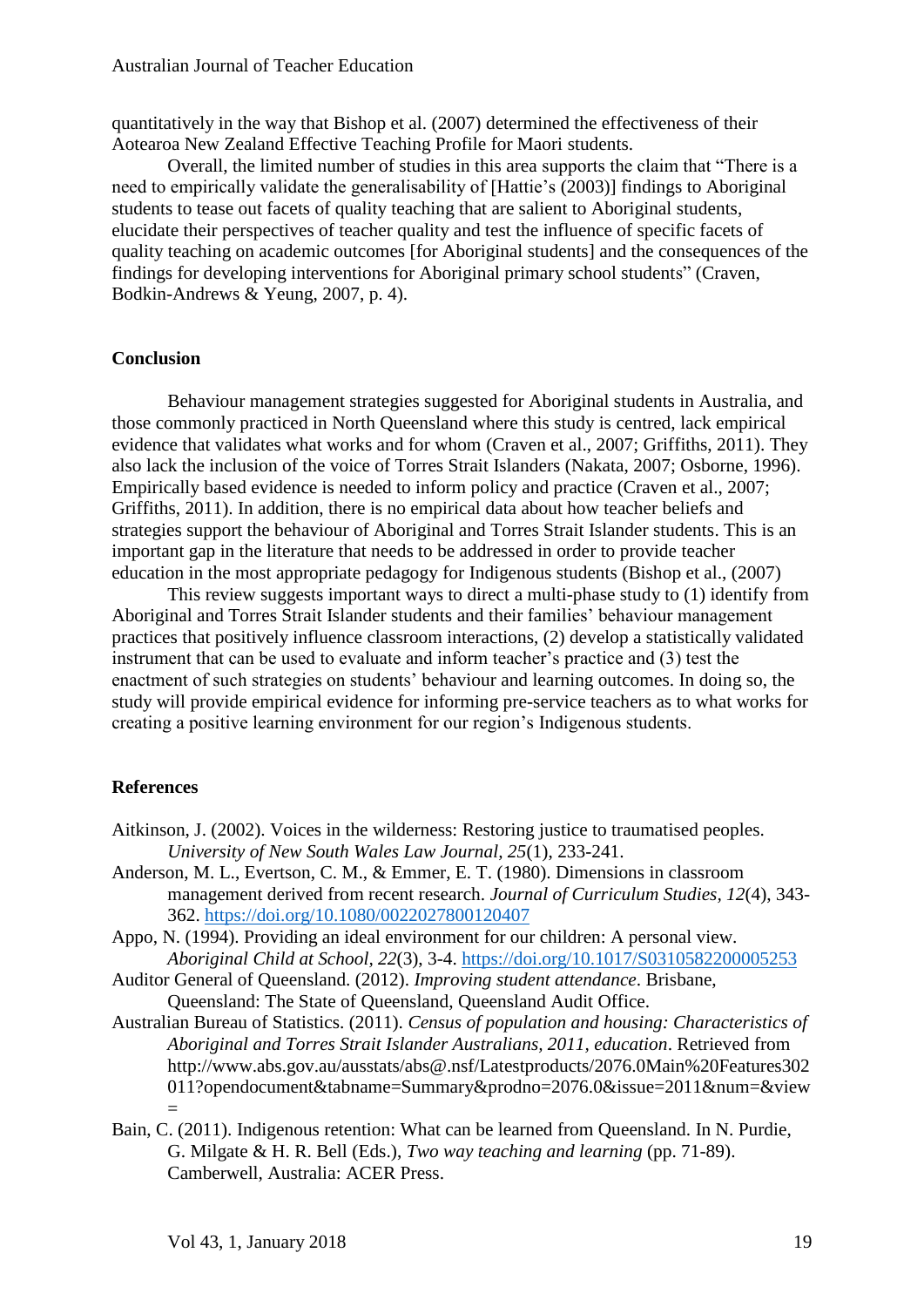- Bamblett, P. (1985). Koories in the classroom. *Aboriginal Child at School, 13*(5), 34-37. <https://doi.org/10.1017/S0310582200014048>
- Baydala, L., Rasmussed, C., Birch, J., Sherman, J., Charchun, J., Kennedy, M., & Bisanz, J. (2009). Self-beliefs and behavioural development as related to academic achievement in Canadian Aboriginal children. *Canadian Journal of School Psychology, 24*(1), 19- 33. <https://doi.org/10.1177/0829573509332243>
- Bazron, B., Osher, D., & Fleischman, S. (2005). Creating culturally responsive schools. *Educational Leadership, 63*(1).
- Berry, R., & Hudson, J. (1997). *Making the jump: A resource book for teachers of Aboriginal students*. Broome, Australia: Catholic Education Office, Kimberly Region.
- Bishop, R., Berryman, M., Cavanagh, T., & Teddy, T. (2007). *Te Kotahitanga phase 3 Whanaungatanga: Establishing a culturally responsive pedagogy of relations in mainstream secondary school classrooms*. Ministry of Education, New Zealand.
- Bissett, S. Z. (2012). Bala ga lili: Meeting Indigenous learners halfway. *Australian Journal of Environmental Education, 28*(2), 78-91.<https://doi.org/10.1017/aee.2013.2>
- Bliss, B. A. (2006). *Disciplinary power and extra-classroom public life.* [Doctoral disseration]. University of Delaware, Delaware.
- Bond, H. (2004). *'We're the mob you should be listening to': Aboriginal elders talk about community-school relationships on Mornington Island.* [Doctoral dissertation], James Cook University, Townsville, Australia. Retrieved from https://researchonline.jcu.edu.au/971/
- Bond, H. (2010). "We're the mob you should be listening to": Aboriginal elders at Mornington Island speak up about productive relationships with visiting teachers. *The Australian Journal of Indigenous Education, 39*(1), 40-53. <https://doi.org/10.1375/S1326011100000909>
- Bondy, E., & Ross, D. D. (2008). The teacher as warm demander. *Educational Leadership, 66*(1), 54-58.
- Bondy, E., Ross, D. D., Gallingane, C., & Hambacher, E. (2007). Creating environments of success and resilience: Culturally responsive classroom managment and more. *Urban Education, 42*(4), 326-348.<https://doi.org/10.1177/0042085907303406>
- Bottoms, T. (2013). *Conspiracy of silence: Queensland's frontier killing times*. Sydney, Australia: Allen & Unwin.
- Bowers, C. A., & Flinders, D. J. (1990). *Responsive teaching: An ecological approach to classroom patterns of language, culture, and thought*. New York, N.Y. : Teachers College Press.
- Boykin, W. A. (2001). The effects of movement expressiveness in story content and learning context on the analogical reasoning performance of African American children. *Journal of Negro Education, 70*(1), 72-83.
- Brantlinger, E., & Danforth, S. (2006). Critical theory perspective on social class, race, gender, and classroom management. In C. M. Evertson & C. S. Weinstein (Eds.), *Handbook of Classroom management: Research, practice and contemporary issues* (pp. 157-179). Mahwah, New Jersey: Lawrence Earlbaum.
- Brown, D. (2003). Urban teachers' use of culturally responsive management strategies. *Theory Into Practice, 42*(4), 277-282. [https://doi.org/10.1207/s15430421tip4204\\_3](https://doi.org/10.1207/s15430421tip4204_3)
- Budby, J. (1994). Aboriginal and Islander views: Aboriginal parental involvement in education. *Aboriginal Child at School, 22*(2), 123-128. <https://doi.org/10.1017/S0310582200006325>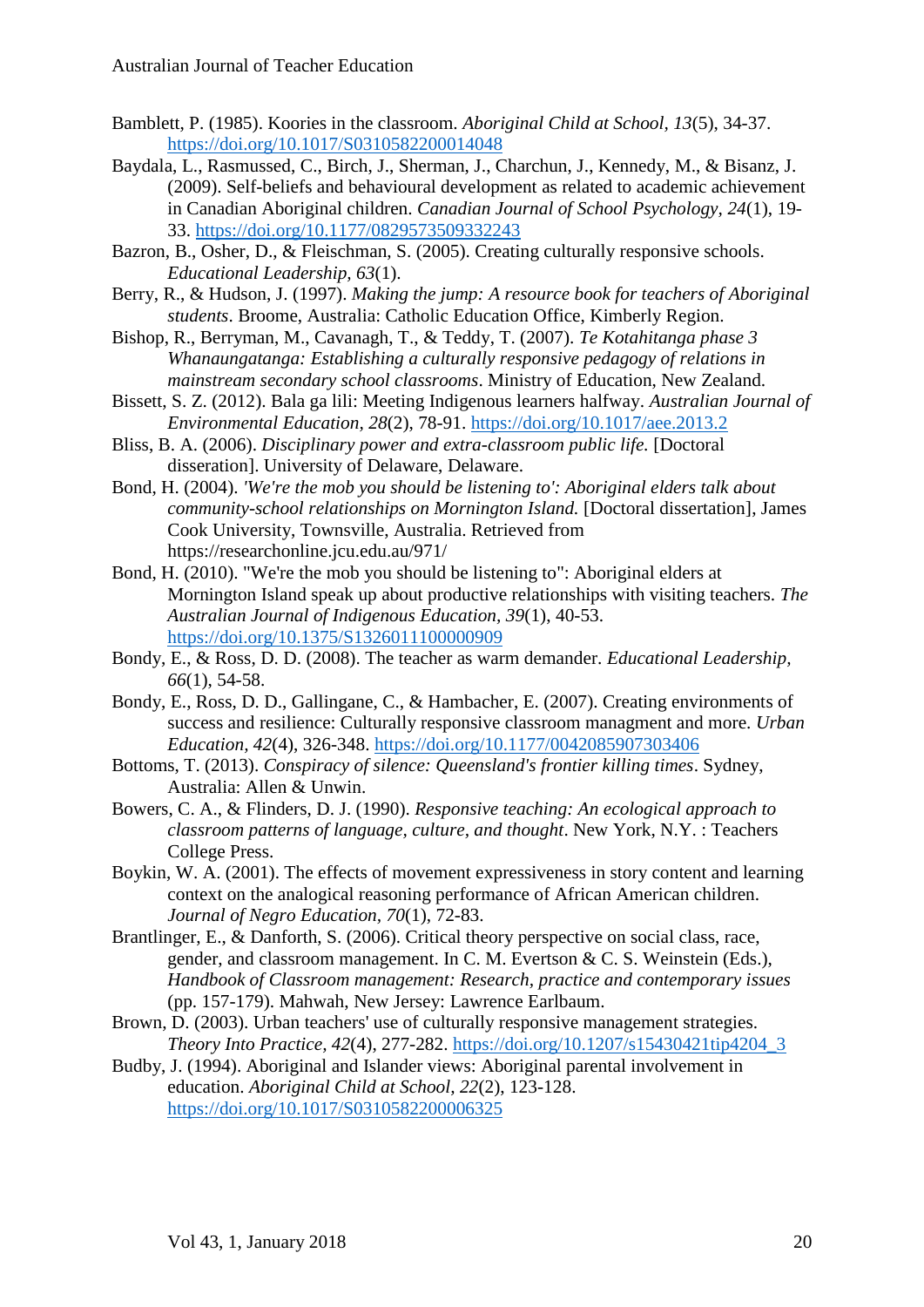- Byrne, M., & Munns, G. (2012). From the big picture to the indivdual student: The importance of classroom relationship. In Q. Beresford, G. Partington & G. Gower (Eds.), *Reform and resistance in Aboriginal education* (pp. 304-334). Crawley, Australia: UWA Publishing.
- Campbell, S. (2000). *The reform agenda for vocational education and training: Implications for Indigenous Australians*. Discussion Paper. Centre for Aboriginal Economic and policy Research: Australian National University. Retrieved from http://caepr.anu.edu.au/sites/default/files/Publications/DP/2000\_DP202.pdf
- Cary, S. (2000). *Working with second languge learners: Answers to teachers' top ten questions*. Portsmouth, NH: Hinemann.
- Castagno, A., & Brayboy, B. M. (2008). Culturally responsive schooling for Indigenous youth: A review of the literature. *Review of Educational Research, 78*(4), 941- 993. <https://doi.org/10.3102/0034654308323036>
- Christie, M. J. (1980). Keeping the teacher happy. *Aboriginal Child at School, 8*(4), 3-7. <https://doi.org/10.1017/S0310582200011111>
- Christie, M. J. (1985). Aboriginal modes of behaviour in white Australia. *Aboriginal Child at School, 13*(5).<https://doi.org/10.1017/S0310582200014012>
- Christie, M. J. (1987a). Discipline. In M. Christie, S. Harris & D. McClay (Eds.), *Teaching Aboriginal children: Milingimbi and beyond* (pp. 118-123). Mount Lawley,
- Australia: Institute of Applied Aboriginal Studies, Western Australian College of Advanced Education.
- Christie, M. J. (1987b). A history of Milingimbi. In M. J. Christie, S. Harris & D. McClay (Eds.), *Teaching Aboriginal children: Milingimbi and beyond* (pp. 1-5). Mount Lawley, W.A.: The Institute of Applied Aboriginal Studies, Western Australia College of Advanced Education.
- Clarke, M. (2000). Direction and support for new Non-Aboriginal teachers in remote Aboriginal community schools in the Northern Territory. *Australian Journal of Indigenous Education, 28*(2), 1-8.<https://doi.org/10.1017/S1326011100001587>
- Clarke, S., & Dunlap, G. (2008). A descriptive analysis of intervention research published in the Journal of Positive Behavior Interventions: 1999 Through 2005. *Journal of Positive Behavior Interventions, 10*(1), 67-71. <https://doi.org/10.1177/1098300707311810>
- Colman-Dimon, H. (2000). Relationships with the school: Listening to the voice of a remote Aboriginal community. *The Australian Journal of Indigenous Education, 28*(1), 34- 47.<https://doi.org/10.1017/S1326011100001277>
- Craven, R. S., Bodkin-Andrews, G., & Yeung, A. S. (2007). *A model for seeding success for Aboriginal students*. Paper presented at the meeting of Australian Association for Research in Education, Freemantle.
- Davidson, M., & Goldman, M. (2004). *"Oh behave"...Reflecting teachers' behaviour mangement practices to teachers.* Paper presented at the Australian Vocational Education and Training Research Association National Conference (7th), Canberra.
- Delpit, L. (1995 ). *Other people's children: Cultural conflict in the classroom*. New York, N.Y.: The New Press.
- Dockett, S., Mason, T., & Perry, B. (2006). Successful transition to school for Australian Aboriginal children. *Childhood Education, 82*(2), 139-144. <https://doi.org/10.1080/00094056.2006.10521365>
- Doyle, W. (1986). Classroom organization and management. In M. C. Wittrock (Ed.), *Handbook of research on teaching* (pp. 392-431). New York, N.Y.: Macmillan.
- Education Queensland. (2007). *The essential skills for classroom management*. Brisbane, Australia: Queensland Government.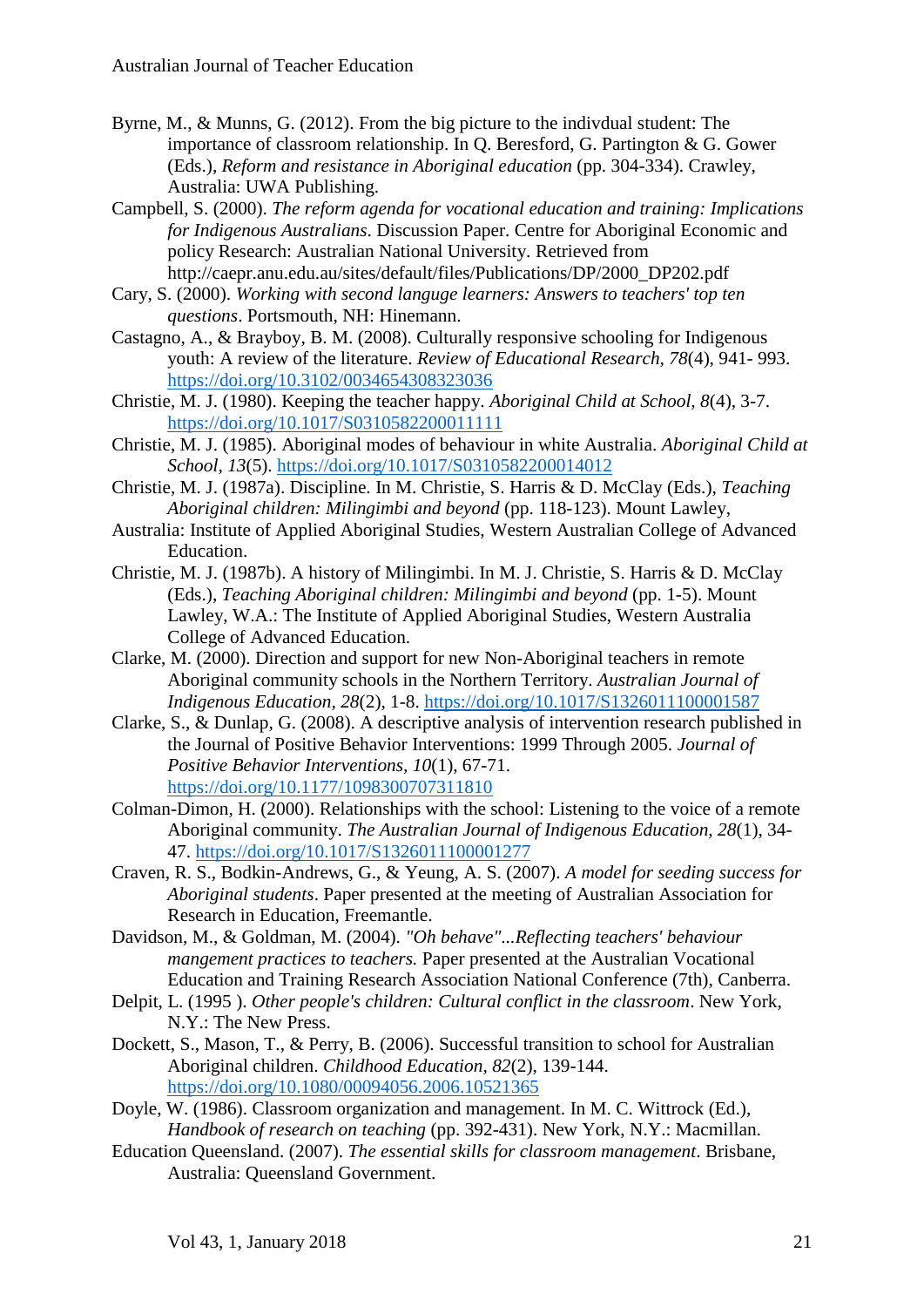- Edwards-Groves, C., & Murray, C. (2008). Enabling voice: Perceptions of schooling from rural Aboriginal youth at risk of entering the juvenile justice system. *Australian Journal of Indigenous Education, 37*, 165-177. <https://doi.org/10.1017/S1326011100016203>
- Emmer, E. T., Evertson, C. M., Clements, B. S., & Worsham, M., E. (1997). *Classroom management for secondary teachers* (4th ed.). Needham Heights, MA: Allyn & Bacon.
- Fanshawe, J. P. (1976). Possible characteristics of an effective teacher of adolescent Aboriginals? *Aboriginal Child at School, 12*(4), 72-98. <https://doi.org/10.1017/S0310582200008403>
- Fanshawe, J. P. (1989). Personal characteristics of effective teachers of adolescent Aboriginies. *Aboriginal Child at School, 17*(4), 35-48. <https://doi.org/10.1017/S0310582200006921>
- Fanshawe, J. P. (1999). Warm demandingness, and what else? A reassessment of what it takes to be an effective teacher of Aboriginal and Torres Strait Islander students. *Australian Journal of Indigenous Education, 27*(2), 41-46. <https://doi.org/10.1017/S132601110060056X>
- Garvis, S. (2006). Optimising the learning of gifted Aboriginal students. *International Journal of Pedagogies & Learning, 2*(3), 42-51.<https://doi.org/10.5172/ijpl.2.3.42>
- Gay, G. (2000). *Culturally responsive teaching: theory, research and practice*. New York, N.Y.: Teachers College Press.
- Gay, G. (2006). Connections between classroom management and culturally responsive teaching. In C. M. Evertson & C. S. Weinstein (Eds.), *Classroom Managment: Research, Practice and Contemporary Issues* (pp. 343-370). Mahwah, New Jersey: Lawrence Erlbaum.
- Gillan, K. (2008). *Technologies of power: Discipline of Aboriginal students in primary school.* [Doctoral dissertation], University of Western Australia, Perth.
- Gollan, S., & Malin, M. (2012). Teachers and families working together to build stronger futures for our children in schools. In Q. Beresford, G. Partington & G. Gower (Eds.), *Reform and resistance in Aboriginal Education* (pp. 149-173). Crawley, Australia: UWA Publishing.
- Griffiths, A. (2011). The components of best-practice Indigenous education: A comparative review. *Australian Journal of Indigenous Education, 40*(1), 69-80. <https://doi.org/10.1375/ajie.40.69>
- Groome, H. (1995). *Working pursposefully with Aboriginal students*. Wentworth Falls, Australia: Social Science Press.
- Guider, J. (1991). Curriculum, classroom management and discipline for the Aboriginal student. *Aboriginal Child at School, 19*(4), 21-31. <https://doi.org/10.1017/S0310582200007550>
- Hammond, H., Dupoux, E., & Ingalls, L. (2004). Culturally relevant classroom management strategies for American Indian Students. *Rural Special Education Quarterly, 23*(4), 3- 9.<https://doi.org/10.1177/875687050402300402>
- Harris, S. (1987a). Aboriginal learning styles and formal schooling. In M. J. Christie, S. Harris & D. McClay (Eds.), *Teaching Aboriginal children: Milingimbi and beyond* (pp. 41-57). Mount Lawley, Australia: The Institute of Applied Aboriginal Studies, Western Australian College of Advanced Education.
- Harris, S. (1987b). Have your manners. In M. Christie, S. Harris & D. McClay (Eds.), *Teaching Aboriginal children: Milingimbi and beyond* (pp. 11-25). Mount Lawley, Australia: The Institute of Applied Aboriginal Studies, Western Australian College of Advanced Education.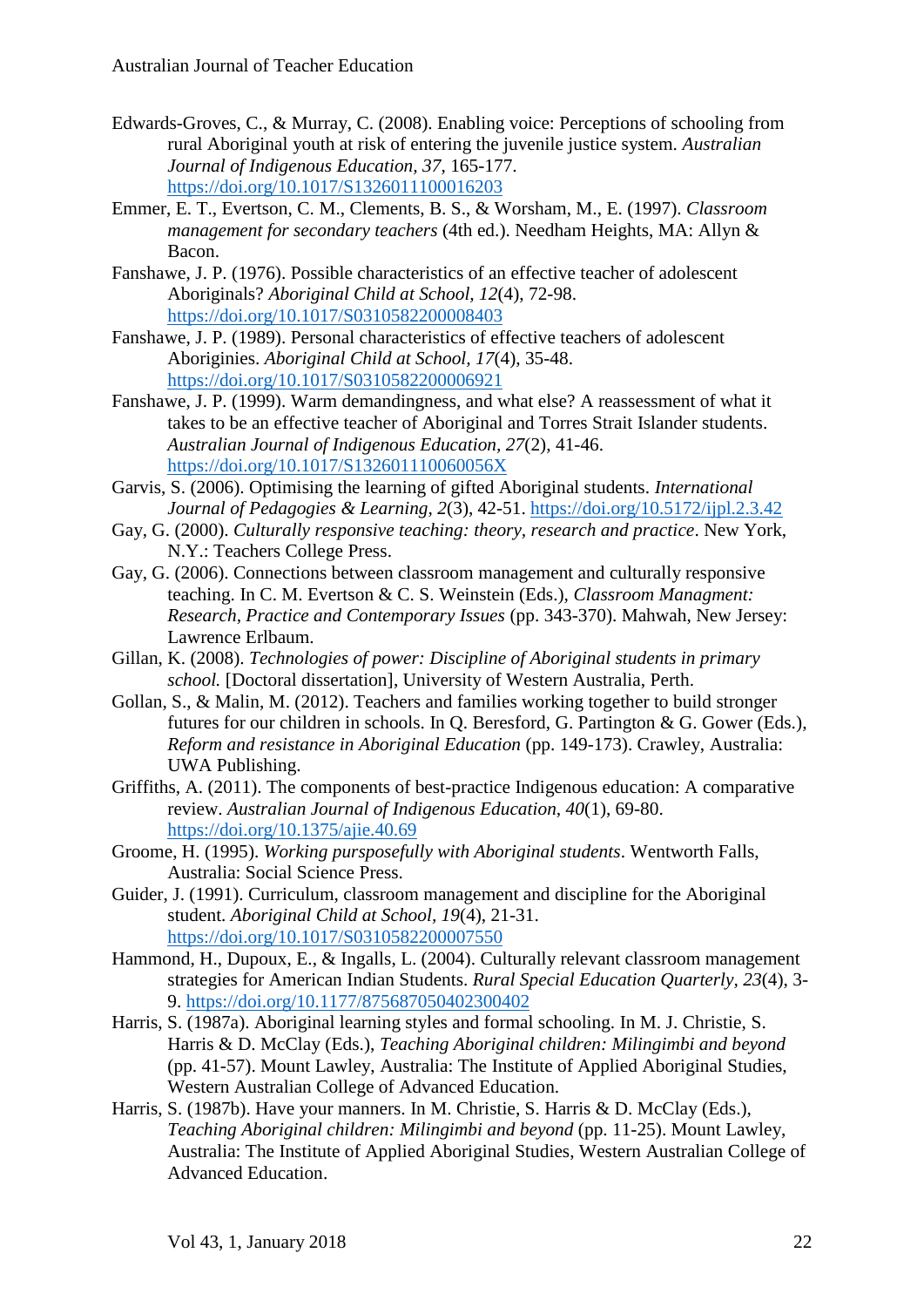- Harris, S., & Malin, M. (1995). Foreword. In S. Harris & M. Malin (Eds.), *Aboriginal kids in urban classrooms* (pp. v). Wentworth Falls, Australia: Social Science Press.
- Harrison, N. (2005). The learning is in-between: The search for a metalanguage in Indigenous education. *Educational Philosophy and Theory, 37*(6), 14. <https://doi.org/10.1111/j.1469-5812.2005.00163.x>
- Harrison, N. (2008). *Teaching and learning in Indigeous education*. Melb, Australia: Oxford University Press.
- Harrison, N. (2011). *Teaching and learning in Aboriginal education* (2nd ed.) Sydney, Australia: Oxford University Press.
- Hattie, J. (2003). *Teachers make a difference: What is the evidence?* Paper presented at the Australian Council of Educational Research, Annual Conference, Melbourne.
- Hattie, J. (2009). *Visible learning: A synthesis of over 800 meta-analyses relating to achievement*. New York, N.Y. : Routledge.
- Hattie, J. (2012). *Visible Learning for Teachers: Maximizing impact on learning.* New York, N.Y.: Routledge.
- Hones, D. F. (2005). Aboriginal education at two Australian schools: Under one dream. *Multicultural Education, 13*(1), 4.
- Howard, D. (1995). Culturally responsive classrooms: A way to assist Aboriginal students with hearing loss in urban schools. In S. Harris & M. Malin (Eds.), *Aboriginal kids in urban classrooms* (pp. 37-50). Wentworth Falls, Australia: Social Science Press.
- Hudsmith, S. (1992). Culturally responsive pedagogy in urban classrooms. *The Aboriginal Child at School, 20*(3), 3-12.<https://doi.org/10.1017/S0310582200007847>
- Hudspith, S. (1995). Humour as a significant factor in classroom interaction, relations and ethos. In S. Harris & M. Malin (Eds.), *Aboriginal kids in urban classrooms* (pp. 20- 36). Wentworth Falls, Australia: Social Science Press.
- Hughes, P., More, A. J., & Williams, M. (2004). *Aboriginal ways of learning*. Adelaide, Australia: Author.
- Ionn, M. A. (1995). Aboriginies and Torres Strait Islanders and equitable educational outcomes: A focus on how school and society maintain misconceptions. *The Aboriginal Child at School, 23*(4), 37-44. <https://doi.org/10.1017/S1326011100002076>
- Jackson, C., Simincini, K., & Davidson, M. (2013). Classroom profiling training: Increasing preservice teachers' confidence and knowledge of classroom management skills. *Australian Journal of Teacher Education, 38*(8), 18. <https://doi.org/10.14221/ajte.2013v38n8.2>
- Jeffers, K. (2008). The road less travelled *Update* (Vol. 35). Ontario, C.A.: Ontario Secondary School Teachers' Federation.
- Keddie, A., Gowlett, C., Mills, M., Monk, S., & Renshaw, P. (2013). Beyond culturalism: Addressing issues of Indigenous disadvantage. *Australian Educational Researcher, 40*(1), 91-108.<https://doi.org/10.1007/s13384-012-0080-x>
- Kennedy, B. L. (2011). Teaching disaffected middle-school students: How classroom dynamics shape students' experiences *Middle School Journal, 42*(4), 32-42. <https://doi.org/10.1080/00940771.2011.11461772>
- Kleinfeld, J. S. (1975). Effective teachers of Eskimo and Indian students. *School Review, 83*(2), 301-344.<https://doi.org/10.1086/443191>
- Ladson-Billings, G. (1994). *The dreamkeepers: Successful teachers for African-American children*. San Francisco, C.A.: Jossey-Bass.
- Lewthwaite, B., & McMillan, B. (2010). "She can bother me, and that's because she cares": What Inuit students say about teaching and their learning. *Canadian Journal of Education, 33*(1), 140-176.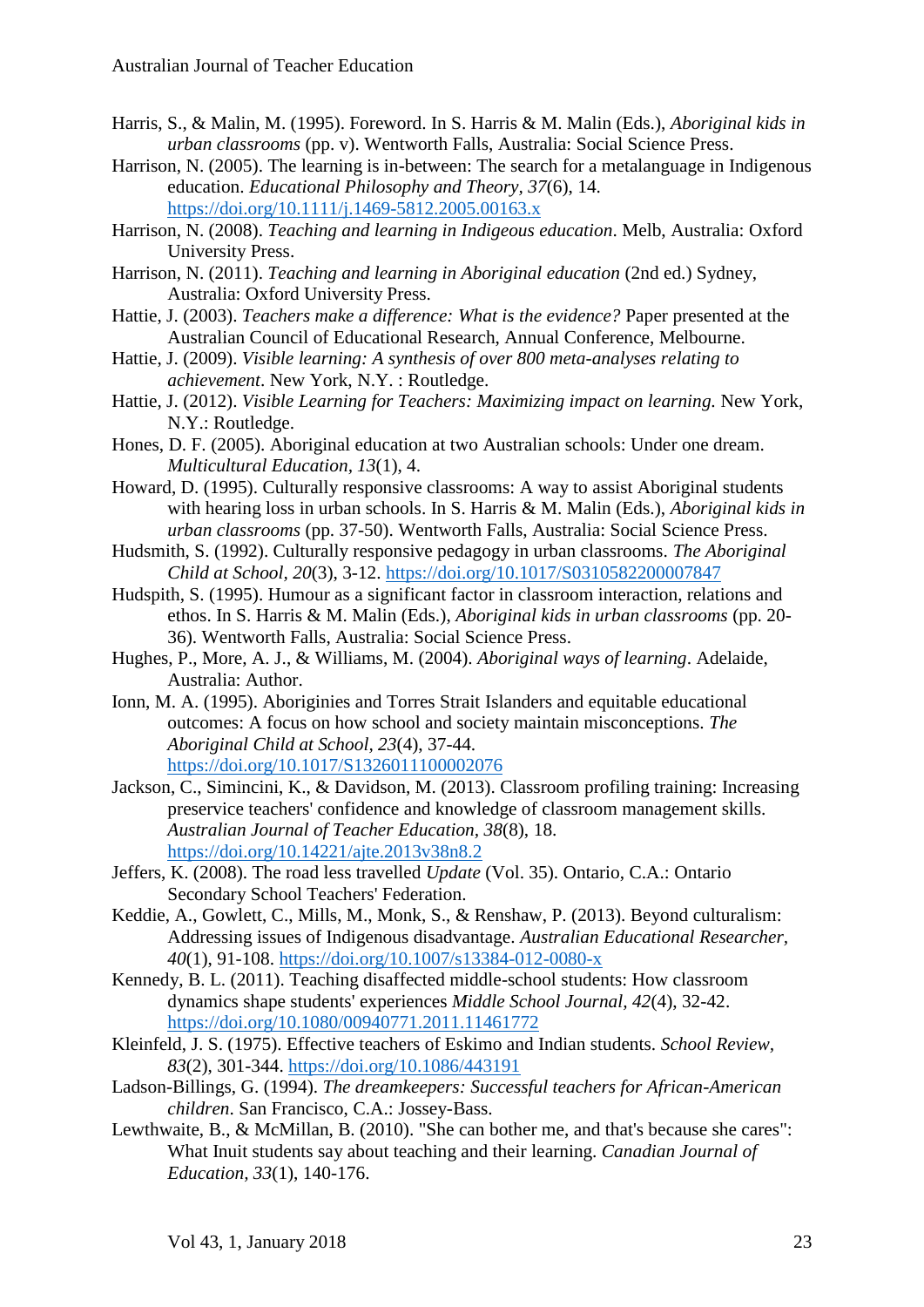- Lewthwaite, B., Osborne, B., Lloyd, N., Boon, H. J., Llewellyn, L., Webber, T., . . . Wills, J. (2015). Seeking a pedagogy of difference: What Aboriginal students and their parents in North Queensland say about teaching and their learning. *Australian Journal of Teacher Education, 40*(5), 132-159.<https://doi.org/10.14221/ajte.2015v40n5.8>
- Linkson, M. (1999). Some issues in providing culturally appropriate science curriculum support for Indigenous students. *Australian Science Teachers Journal, 45*(1), 41-48.
- Malin, M. (1990a). The visibility and invisibility of Aboriginal students in an urban classroom. *The Australian Journal of Education, 34*(3), 312-329. <https://doi.org/10.1177/000494419003400307>
- Malin, M. (1990b). Why is life so hard for Aboriginal students in urban classrooms? *Aboriginal Child at School, 18*(1), 9-29.<https://doi.org/10.1017/S1326011100600261>
- Marzano, R. J. (2003). *Classroom management that works: Research-based strategies for every teacher*. Alexandria, V.A.: Association for Supervision and Curriculum Development.
- Marzano, R. J. (2007). *The art and science of teaching: A comprehensive framework for effective instruction*. Alexandria, V.A.: Association for Supervision and Curriculum Development.
- McCarthy, J., & Benally, J. (2003). Classroom managment in a Navajo middle school. *Theory Into Practice, 42*(4), 296-304. [https://doi.org/10.1207/s15430421tip4204\\_6](https://doi.org/10.1207/s15430421tip4204_6)
- Milgate, G., & Giles-Brown, B. (2013). *Creating an effective school for Aboriginal and Torres-Strait Islander students*. Paper presented at the AERA Annual Conference, San Francisco, California.
- Mills, M., & McGregor, G. (2014). *Re-engaging young people in education*. Abingdon, England: Routledge.
- Milner, H. R. I. (2008). Disrupting deficit notions of difference: Counter-narratives of teachers and community in urban education. *Teaching and Teacher Education, 24*(6), 1573-1598.<https://doi.org/10.1016/j.tate.2008.02.011>
- Milner, H. R. I. (2011). Culturally relevant pedagogy in a diverse urban classroom. *The Urban Review, 43*(1), 66-89.<https://doi.org/10.1007/s11256-009-0143-0>
- Milner, H. R. I., & Tenore, B. (2010). Classroom management in diverse classrooms. *Urban Education, 45*(5), 560-603.<https://doi.org/10.1177/0042085910377290>
- Milroy, H. (2005). Preface. In S. R. Zubick, S. R. Silburn, D. M. Lawrence, E. G. Mitrou, R. B. Dalby, E. M. Blair, J. Griffin, H. Milroy, J. A. De Maio, A. Cox & J. Li (Eds.), *The Western Australian Aboriginal child health survey: The social and emotional wellbeing of Aboriginal children and young people* (pp. xi - xx). Perth, Australia: Curtin University of Technology and Telethon Institute for Child Health Research.
- Ministerial Advisory Committee for Educational Renewal. (2005). *Smart schools, smart behaviour: Advice to the Minister on behaviour management in Queensland schools*. Retrieved from

http://education.qld.gov.au/publication/production/reports/pdfs/2005/macer\_report.pd f

- Ministerial Council on Education Employment Training and Youth Affairs. (2008). *Melbourne declaration on educational goals for young Australians. December 2008*. Canberra, Australia.
- Miranda, A. H., & Eschenbrenner, C. R. (2013). Behavioral issues in the classroom. In D. Shriberg, S. Y. Song, A. H. Miranda & K. Radliff (Eds.), *School psychology and social justice: Conceptual foundations and tools for practice* (pp. 207-224). New York, N.Y.: Routledge/ Taylor & Francis group.
- Monroe, C. R. (2006). Misbehavior or misinterpretation? *Kappa Delta Pi Record:, 42*(4), 161-165.<https://doi.org/10.1080/00228958.2006.10518021>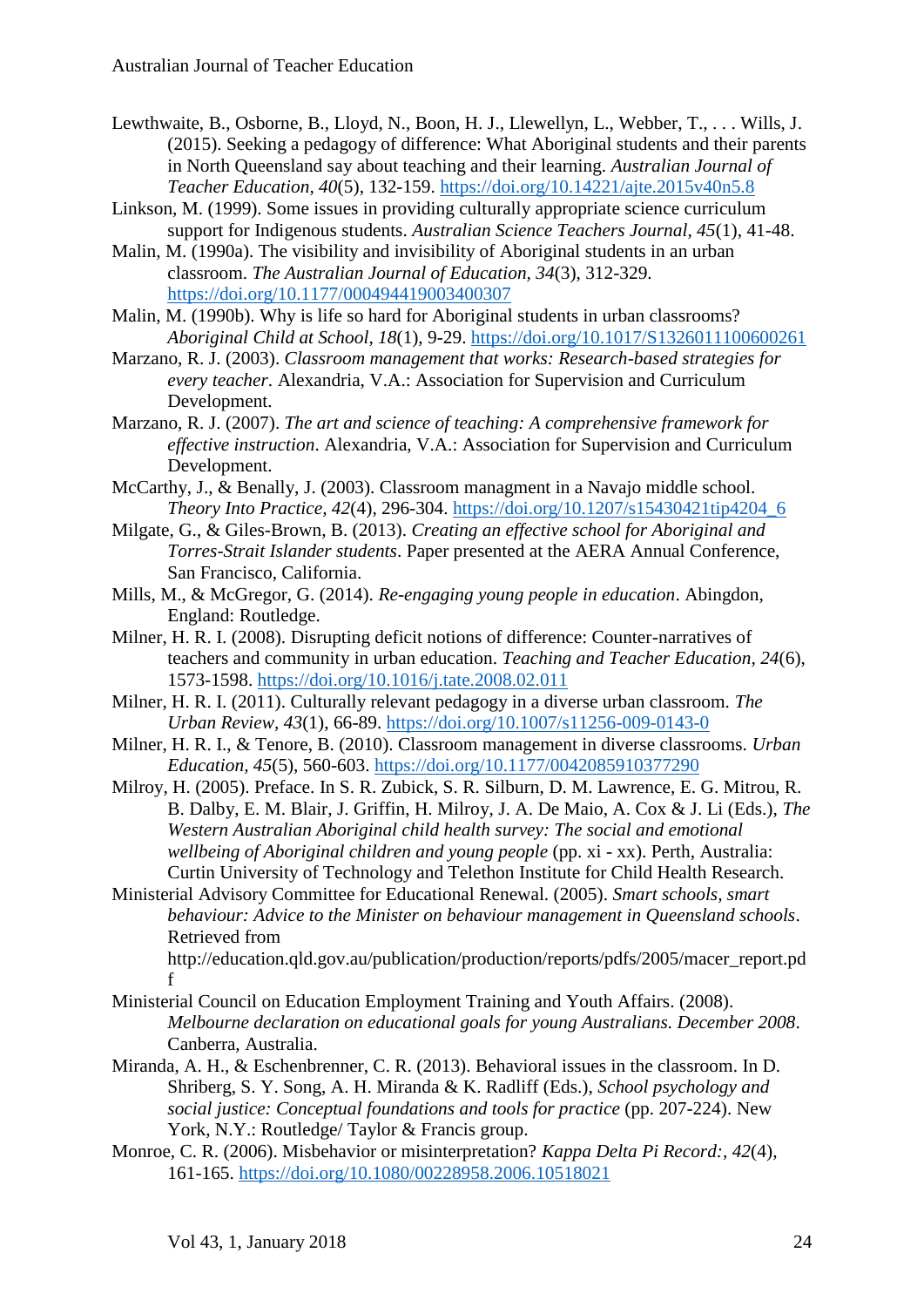- Monroe, C., R. (2009). Teachers closing the discipline gap in an urban middle school. *Urban Education, 44*(3), 322-347.<https://doi.org/10.1177/0042085908318716>
- Monroe, C. R., & Obidah, J. E. (2004). The influence of cultural synchronization on a teacher's perceptions of disruption: A case study of an African American middleschool classroom. *Journal of Teacher Education, 55*(3), 256-268. <https://doi.org/10.1177/0022487104263977>
- Morgan, H. (2010). Teaching native American students: What every teacher should know. *Education Digest: Essential Readings Condensed for Quick Review, 75*(6), 44-47.
- Munns, G., O'Rourke, V., & Bodkin-Andrews, G. (2013). Seeding success: Schools that work for Aboriginal students. *Australian Journal of Indigenous Education, 42*(1), 1-11. <https://doi.org/10.1017/jie.2013.6>
- Nakata, M. (1995a). Culture in education. *Noonjook, 11*(1), 40-61.
- Nakata, M. (1995b). Cutting a better deal for Torres Strait Islanders. *Aboriginal Child at School, 1995*(23), 3.
- Nakata, M. (2007). *Disciplining the savages: Savaging the disciplines*. Canberra, Australia: Aboriginal Studies Press.
- Nelson, A., & Hay, P. J. (2010). "I don't want to grow up and not be smart": Urban Indigenous young people's perceptions of school. *The Australian Journal of Indigenous Education, 39*(1), 54-64.<https://doi.org/10.1375/S1326011100000910>
- Ngarritjan-Kessaris, T. (1995). Memories of a Millner kid. In S. Harris & M. Malin (Eds.), *Aboriginal kids in urban classrooms* (pp. 1-6). Wentworth Falls, Australia: Social Science Press.
- Nichol, R., & Robinson, J. (2010). Pedagogical challenges in making mathematics relevant for Indigenous students. *International Journal of Mathematical Education in Science and Technology, 31*(4), 495-504.<https://doi.org/10.1080/002073900412606>
- Noguera, P. A. (2003). Schools, prisons, and social implications of punishment: Rethinking disciplinary practices. *Theory Into Practice, 42*(4), 341-350. [https://doi.org/10.1207/s15430421tip4204\\_12](https://doi.org/10.1207/s15430421tip4204_12)
- Nolan, K. (2007). *Disciplining urban youth: An ethnographic study of a Bronx high school (New York City)* [Doctoral dissertation], City University of New York, New York, N.Y.
- Osborne, B. (1996). Practice into theory into practice: Culturally relevant pedagogy for students we have marginalized and normalized. *Anthropology & Education Quarterly, 27*(3), 285-314.<https://doi.org/10.1525/aeq.1996.27.3.04x0351m>
- Papatheodorou, T. (1998). *Management approaches employed by teachers to deal with children's behaviour problems in nursery classes*. Paper presented at the 8th European Conference on Quality in Early Childhood Education, Santiago de Compostela, Spain.
- Partington, G., Waugh, R., & Forrest, S. (2001). Interpretations of classroom discipline practices by teachers and Indigenous students in a Western Australian secondary school. *Education Research and Perspectives, 28*(2), 51-82.
- Perso, T. (2012). *Cultural responsiveness and school education with particular focus on Australia's First Peoples; A review and synthesis of the literature*. Darwin, Australia. The Menzies Institute.
- Perso, T., Kenyon, P., & Darrough, N. (2012). *Transitioning Indigenous students to western schooling: A culturally responsive program*. Paper presented at the 17th Annual Values and Leadership Conference, Ethical Leadership: Building capacity for those moments of challenging choices, Brisbane.
- Pinto, L. E. (2013). *From discipline to culturally responsive engagement: 45 classroom management strategies*. Thousand Oaks, C.A.: Corwin. <https://doi.org/10.4135/9781452285160>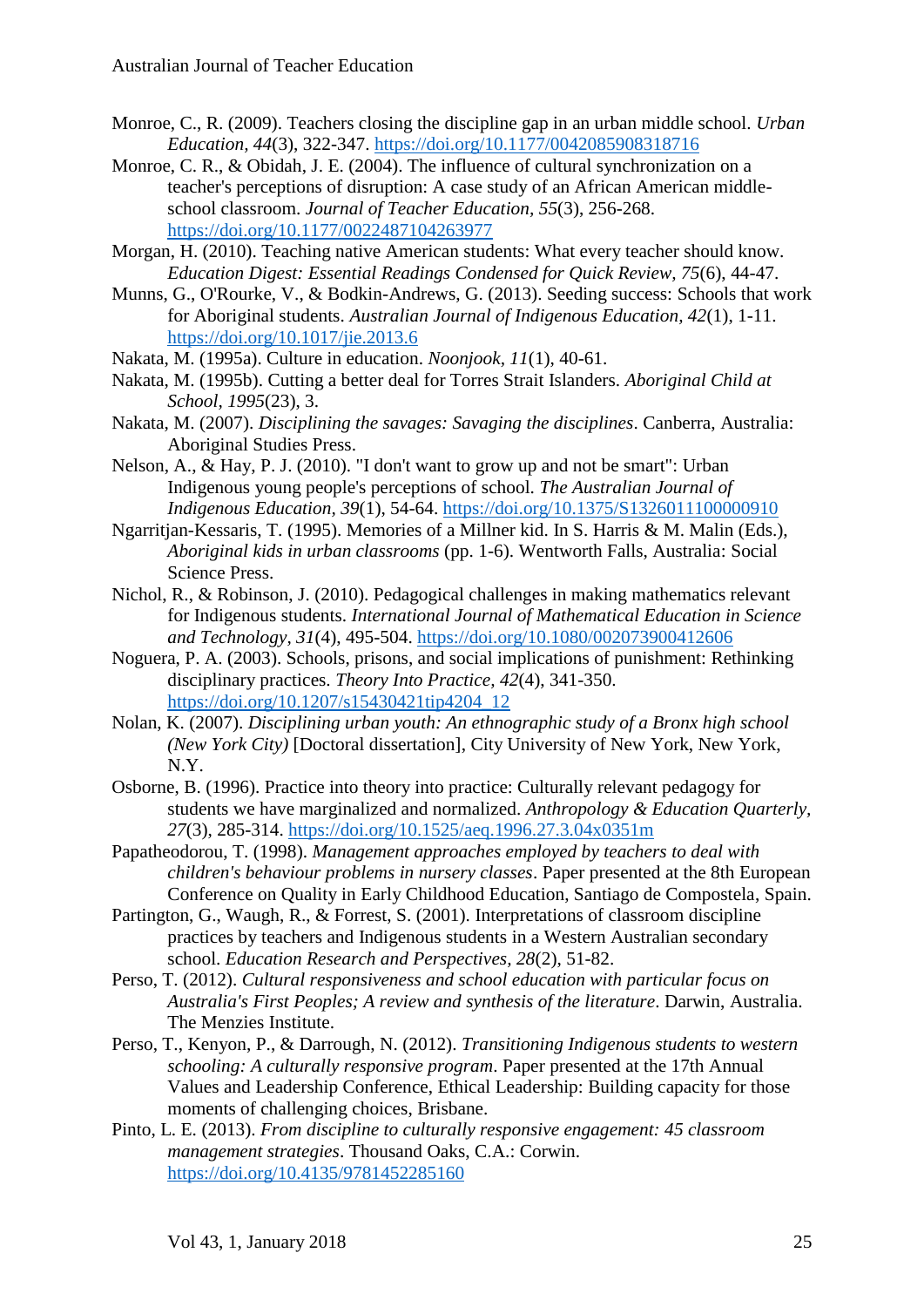- Price, K., & Hughes, P. (2009). *Stepping up: What works in pre-service teacher education*. Canberra, Australia: National Curriculum Services and the Australian Curriculum Studies Association.
- Purdie, N., Milgate, G., & Bell, H. R. (Eds.). (2011). *Two way teaching and learning: Toward culturally reflective and relevant education*. Campberwell, Australia: ACER Press.
- Rahman, K. (2010). Indigenous student success in secondary schooling: Factors impacting on student attendance, retention, learning and attainment in South Australia. [Doctoral Thesis], University of South Australia, Adelaide, Australia.
- Ralph, N., Hamaguchi, K., & Cox, M. (2006). Transgenerational trauma, suicide and healing from sexual abuse in the Kimberly Region, Australia. *Indigenous Wellbeing, 4*(2), 118-136.
- Randolph, J. (2009). A guide to writing the dissertation literature review. *Practical assessment, research and evaluation, 14*(13), 13.
- Richmond, C. (1996). *Behaviour management skill training handbook*. Brisbane, Australia: Queensland Department of Education.
- Richmond, C. (2002a). Behaviour management: A no-frills approach. *Professional Educator, 1*(1), 6-7.
- Richmond, C. (2002b). *Searching for balance: A collective case study of ten secondary teachers' behaviour management language.* [Doctoral dissertation], University of New England, Armidale, Australia.
- Rogers, K. (1994). The Yolngu teacher. *Aboriginal Child at School, 22*(2), 98-100. <https://doi.org/10.1017/S031058220000626X>
- Rogers, W. A. (1990). *You know the fair rule and much more: Strategies for making the hard job of discipline and behaviour management in school easier*. Melbourne, Australia: ACER press.
- Rogers, W. A. (1994). *Making a discipline plan: Developing classroom management skills*. Melbourne, Australia: Nelson.
- Rogers, W. A. (2001). *Cracking the hard class: Strategies for managing the harder than average class*. Sydney, Australia: Scholastic.
- Rogers, W. A. (2008). *Behaviour management with young children: Critical first steps with children 3-7 years*. London, England: Sage.
- Sanford, J. P., & Evertson, C. M. (2006). Classroom mangement in a low SES Junior High: Three case studies. *Journal of Teacher Education, 32*(1), 34-38. <https://doi.org/10.1177/002248718103200108>
- Sarra, C. (2011a). *Strong and smart- towards a pedagogy for emancipation: Education for first peoples*. New York, N.Y: Routledge.
- Sarra, C. (2011b). Transforming Indigenous education. In N. Purdie, G. Milgate & H. R. Bell (Eds.), *Two Way Teaching and Learning* (pp. 107-117). Camberwell, Australia: ACER Press.
- Schlosser, L. K. (1992). Teacher distance and student disengagement: School lives on the margin. *Journal of Teacher Education, 43*(2), 128-140. <https://doi.org/10.1177/0022487192043002006>
- Shaw, P. (2009). *Seven seasons in Aurukun: My unforgettable time at a remote Aboriginal school*. Sydney, Australia: Allen & Unwin.
- Sheets, R. H., & Gay, G. (1996). Student perceptions of disciplinary conflict in ethnically diverse classrooms. *National Association of Secondary School Principals Bulletin, 80*(580), 84-93.